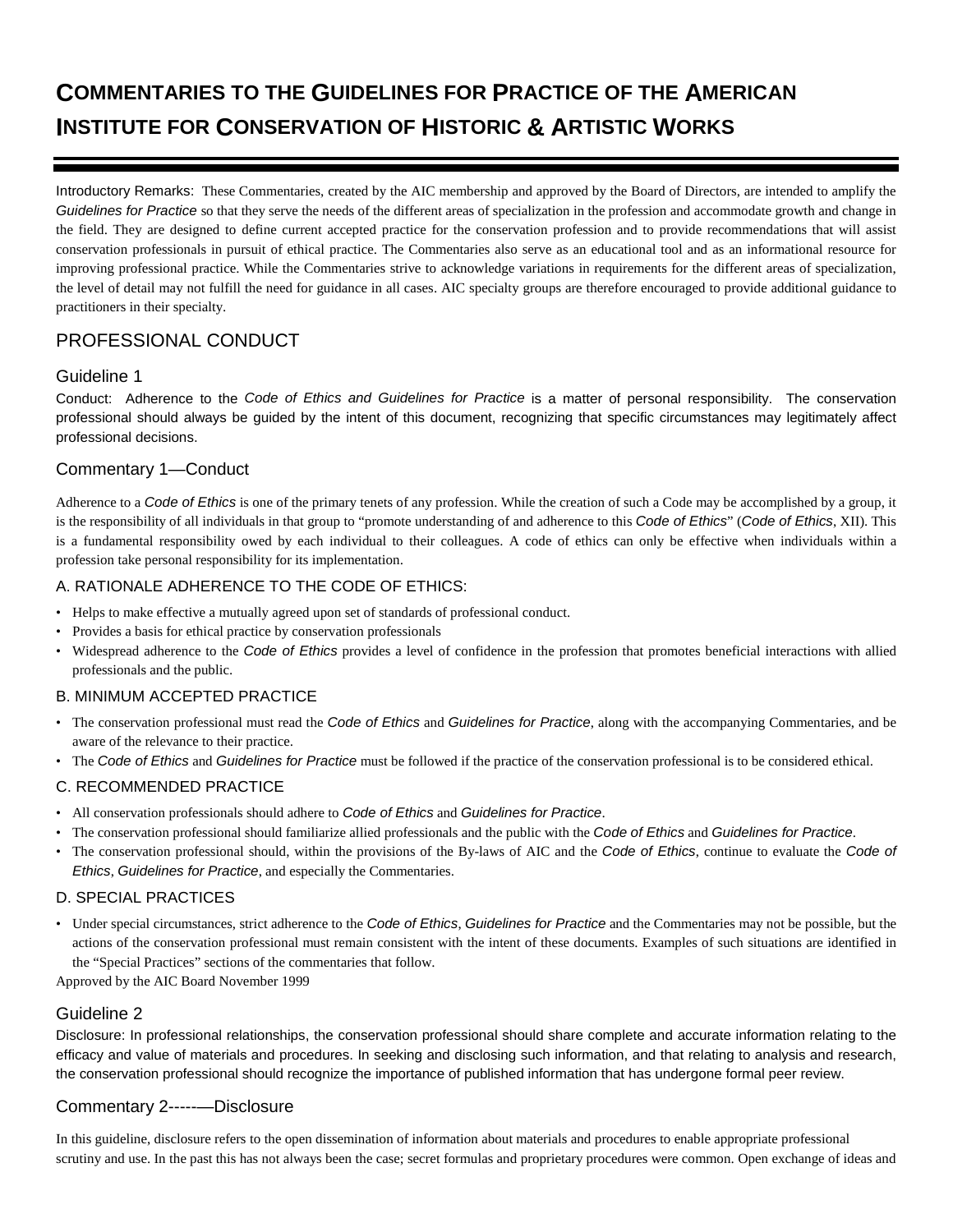information is a fundamental characteristic of a profession. Because conservation is still an emerging profession, it is particularly important that conservation professionals continue to participate in such exchanges.

Disclosure is one facet of overall communication. See also Guidelines and Commentaries 5, 14, 16-19, 21, 22 for additional discussion of professional communication.

#### A. RATIONALE

Disclosure acts to:

- further professionalization in the field by demystifying conservation materials and procedures;
- ensure that the choice of materials and methods, as discussed in Guideline 22, is based on all pertinent information.
- Publication in peer reviewed literature lends credence to the disclosed information.

#### B. MINIMUM ACCEPTED PRACTICE

- When introducing new materials and procedures for potential use in the profession, the conservation professional must disclose all information (e.g., composition, test results, analytic results) in appropriate forums.
- A conservation professional who holds a patent on a material or procedure must disclose the constituents of the patented item.

### C. RECOMMENDED PRACTICE

- Disclosure should take place in peer reviewed literature.
- A conservation professional who holds a patent on a material should disclose the formula of the patented item.

### Guideline 3

Laws and Regulations: The conservation professional should be cognizant of laws and regulations that may have a bearing on professional activity. Among these laws and regulations are those concerning the rights of artists and their estates, occupational health and safety, sacred and religious material, excavated objects, endangered species, human remains, and stolen property.

### Commentary 3—Laws and Regulations

### A. RATIONALE

- To avoid the unknowing violation of local, state and federal laws and regulations, and to avoid lawsuits and litigation.
- To help the conservation professional develop conservation procedures that are appropriate to the legal and regulatory status of certain cultural property.
- To avoid damaging or discrediting the reputation of the conservation profession.

#### B. MINIMUM ACCEPTED PRACTICE

• Conservation professionals must abide by the laws and regulations applicable to their particular practices.

#### C. RECOMMENDED PRACTICE

- The conservation professional should stay informed of applicable laws and regulations, especially as presented in conservation and allied professional literature.
- The conservation professional should seek advice from an attorney or relevant authority regarding applicable laws and regulations.
- It is recommended that conservation professionals report suspected violations of applicable laws to the proper authorities.
- Conservation professionals should be aware of and adhere to non-governmental charters and other recognized documents that have a bearing on professional activities (e.g. Venice Charter, New Orleans Charter, Secretary of the Interior's Guidelines for the Preservation of Historic Buildings, ICCROM's Site Management Guidelines for World Heritage Sites) and Codes of Ethics of allied professional organizations (e.g. American Association of Museums, American Association for State and Local History, Society of American Archivists, Society for American Archaeology, Association of Art Museum Directors).

#### Guideline 4a

Health and Safety: The conservation professional should be aware of issues concerning the safety of materials and procedures and should make this information available to others, as appropriate.

### Commentary 4a—Health and Safety

### A. RATIONALE

• Conservation procedures often involve the use of materials or methods that may endanger the health and safety of conservation professionals, other persons involved in carrying out procedures, and the public. Since, in the past, this issue has not received the attention it demands, it is important that conservation professionals be aware of health and safety issues, and work closely with appropriate health and safety personnel.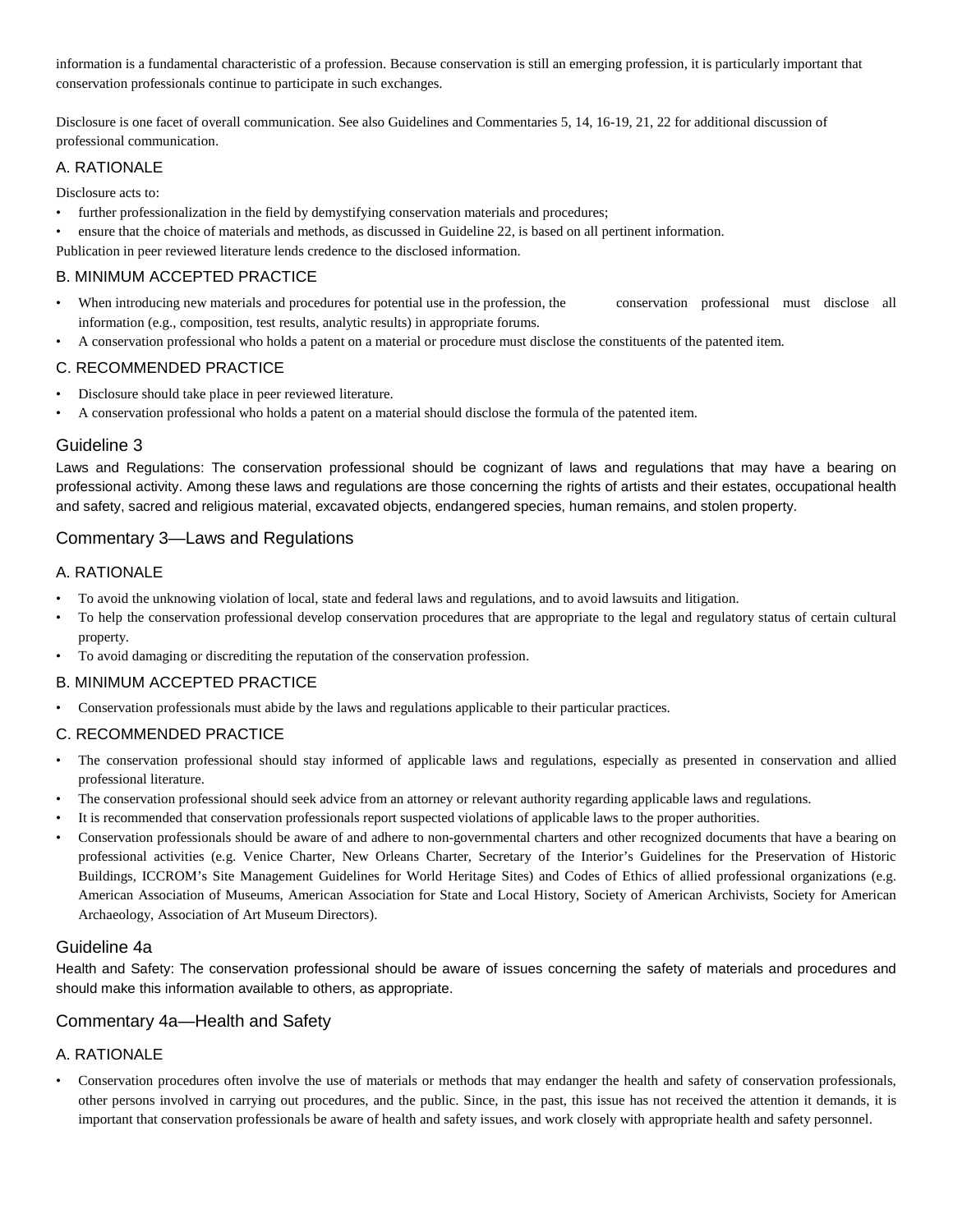### B. MINIMUM ACCEPTED PRACTICE

- The conservation professional must comply with all relevant federal, state, and local standards and regulations (e.g., OSHA, NIOSH). These may pertain to:
	- job safety and health;
	- use, storage, handling and disposal of hazardous materials;
	- fire prevention.
	- The conservation professional must be aware of various hazards associated with cultural property. These include:
		- biological activity within or on cultural property(e.g., microbial, fungal);
		- chemical components of cultural property (e.g., lead, cellulose nitrate films, asbestos, radium);
		- chemicals used in past treatments (e.g., heavy metal compounds);
		- physical aspects of cultural property (e.g. weight, sharp edges, unstable building structures).
- The conservation professional must be aware of various hazards associated with the materials and methods that may be used in conservation procedures. These include:
	- solvents, pigments, dyes, pesticides and other chemicals;
	- radiogenic techniques (e.g., x-rays, beta radiography, ultraviolet radiation);
	- physical hazards (e.g. repetitive motions, eye strain, equipment usage).
- Conservation professionals must assure that all personnel working under them are informed about health and safety issues, including emergency procedures.

### C. RECOMMENDED PRACTICE

- The conservation professional should:
	- use methods and materials that are the least harmful to health and to the environment;
	- remain current about health and safety issue by reading, appropriate material safety data sheets (MSDS), publications of the AIC Health and Safety Committee, and relevant newsletters;
	- use all appropriate health and safety equipment, including fume extraction units, protective clothing, respirators, on a routine basis;
	- use appropriately rated storage systems for solvents and other chemicals;
	- provide access to appropriate health and safety training for all personnel;
	- assure that all personnel are encouraged to raise questions regarding health and safety issues.

#### D. SPECIAL PRACTICE

- Emergency and field work situations demand heightened awareness of health and safety issues.
- Approved by the AIC Board October 1998.

### Guideline 4b

Security: The conservation professional should provide working and storage conditions designed to protect cultural property.

### Commentary 4b—Security

#### A. RATIONALE

• To protect cultural property from loss, damage, or deterioration, when it is in the custody of the conservation professional and to encourage the conservation professional to collaborate with others who have responsibility for the protection of cultural property (e.g., security and fire prevention personnel).

#### B. MINIMUM ACCEPTED PRACTICE

- Work and storage areas must be equipped with conventional fire detection equipment and individual fire suppression devices to allow for localized emergency response.
- The conservation professional must provide protection against likely physical threats to the cultural property, including water intrusion (flood, leaks from plumbing and roofs, condensation), earthquake, and pests.
- All work and storage areas must be protected against unauthorized access by the use of conventional means (e.g., construction barriers and signage, security personnel, electronic intrusion warning devices, secure locks).
- The conservation professional must provide environmental conditions that are appropriate for the cultural property.

#### C. RECOMMENDED PRACTICE

• Conservation professionals should be familiar with the various aspects of insurance coverage, and should obtain appropriate insurance to cover the possible loss of or damage to a cultural property in their care.

### D. SPECIAL PRACTICE

• Work done off premises (e.g., excavation areas, structures, temporary facilities, outdoor sculpture) may limit the degree to which work and storage areas can be secured and controlled, but a reasonable effort must be made to secure and protect the cultural property in the charge of the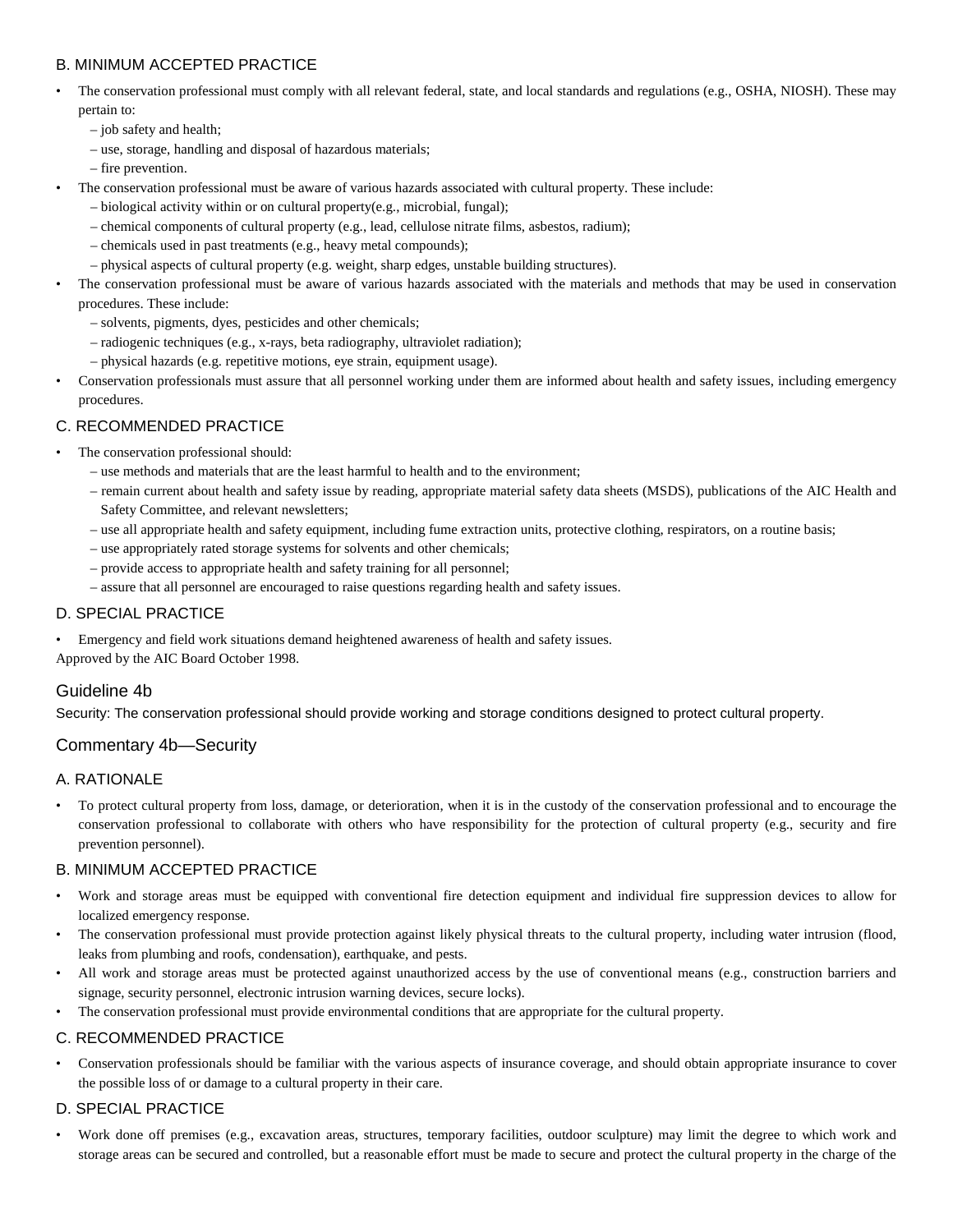conservation professional. Approved by the AIC Board October 1998.

# Guideline 4c

Contracts: The conservation professional may enter into contractual agreements with individuals, institutions, businesses, or government agencies provided that such agreements do not conflict with principles of the *Code of Ethics and Guidelines for Practice*.

### Commentary 4c—Contracts

- Contractual agreements are entered into by conservation professionals working in private practice and in institutional settings. In this Guideline: – contracts for conservation services (e.g., proposals for treatment or surveys) and letters of agreement are types of contractual agreements used by conservation professionals in private practice;
	- job descriptions, terms of employment and proposals for treatment are types of contractual agreements used by conservation professionals employed by institutions.

### A. RATIONALE

• Contractual agreements document the obligations between the conservation professional and owners/custodians, provide legal protection for both parties, and are sound business practice. They help to insure that the conservation professional will not be placed in a position that compromises professional standards.

### B. MINIMUM ACCEPTED PRACTICE

- The contractual agreement must be in written form. Although elements of the contractual agreement may be distributed among several different documents, the agreement must include:
	- scope of work;
	- fee structure or salary;
	- terms of service;
	- approval for conservation services or delegation of authority for decision making with regard to conservation services;
	- signature(s) and date.
- When conservation service involves examination and treatment, the contractual agreement must also meet documentation requirements (see Guidelines 24–28).

### C. RECOMMENDED PRACTICE

• It is recommended that model contracts particular to a specialty be consulted as a basis for the contractual agreement, and that legal advice be obtained before a final form is used.

### D. SPECIAL PRACTICES

- In emergency situations, a verbal agreement may initially substitute for a written one. However, a written contractual agreement should be signed as soon as possible. It is recommended that a standard contract form covering emergency situations be prepared in advance.
- In situations where the conservation professional, working in an institution, is functioning as a sub-contractor (e.g., archaeological site work, outreach consultancies) the services to be provided by the conservation professional should be clearly and completely defined in a contract between the conservation professional and the institution. This may be covered under existing contractual agreements, or by a separate letter of agreement. Requirements for contracts remain the same, as stated in B (above).

Approved by the AIC Board October 1998.

### Guideline 4d

Fees: Fees charged by the conservation professional should be commensurate with services rendered. The division of a fee is acceptable only when based on the division of service or responsibility.

### Commentary 4d—Fees

### A. RATIONALE

• The conservation professional is primarily engaged in providing services, rather than goods or products. While conservation professionals should not overcharge for these services, they should not undervalue their education and expertise when setting fees.

- Professional fees must relate directly to the provision of service, and must not be based on the value of the cultural property.
- A division of fees is appropriate when associates or sub-contractors are involved in providing project-related services such as scientific analysis, professional consultation, or specialized trade work.
- The paying or requesting of a referral fee, brokers fee, finders fee or commission by the conservation professional is an unethical practice.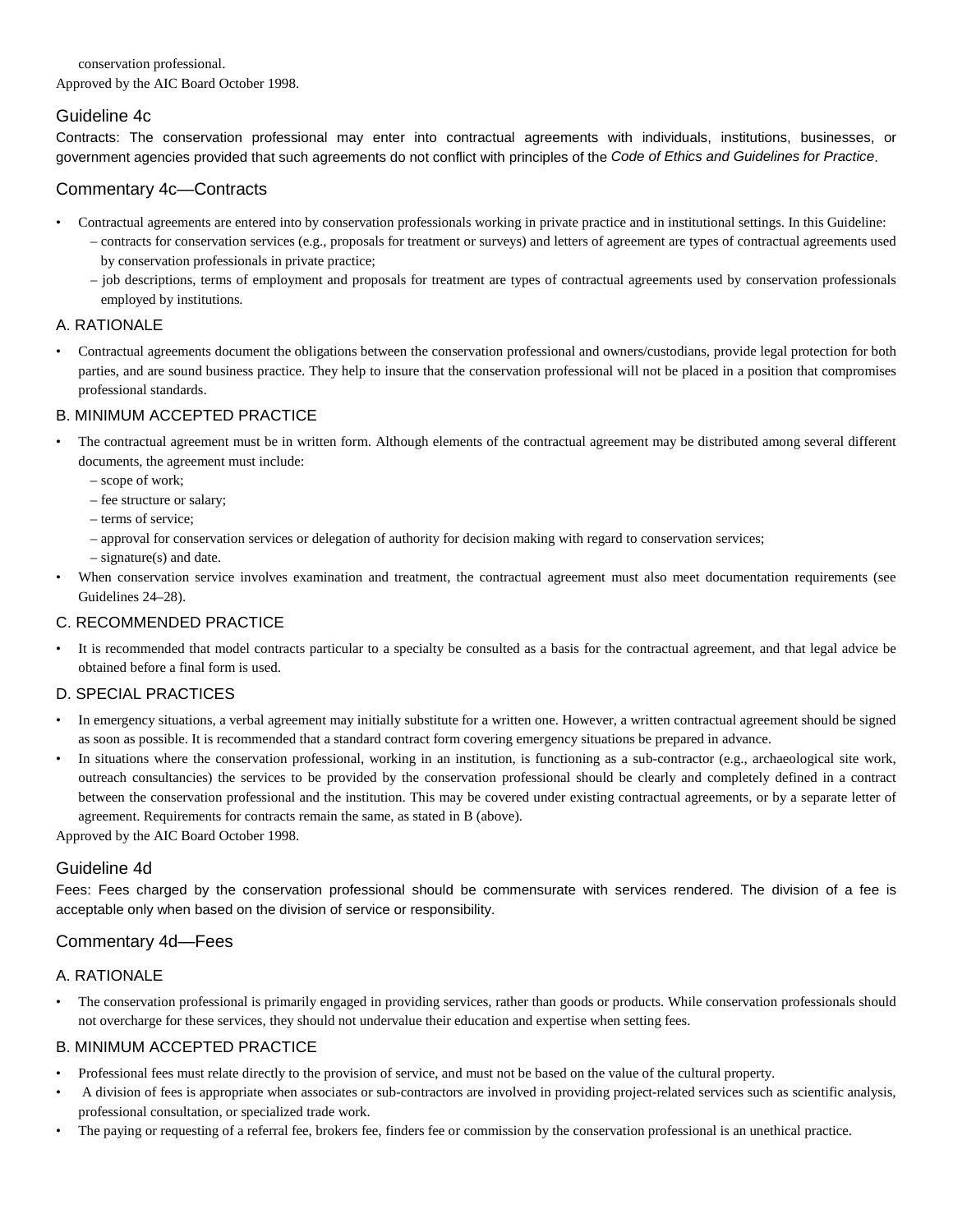### C. RECOMMENDED PRACTICE

- When setting a fee, the conservation professional should consider:
	- education, experience, and expertise of the conservation professional;
	- difficulty of the service to be provided, including inherent risks both to the conservation professional and to the cultural property;
	- time required;
	- travel time;
	- expedited schedule;
	- direct costs (e.g., analytical services, rentals);
	- overhead.
- Other special circumstances may affect the fee (e.g., long-standing client relationship).

Approved by the AIC Board October 1998; amended by the AIC Board June 2002.

# Guideline 4e

Advertising: Advertising and other representations by the conservation professional should present an accurate description of credentials and services. Limitations concerning the use of the AIC name or membership status should be followed as stated in the AIC Bylaws, section II, 13.

### Commentary 4e—Advertising

### A. RATIONALE

The marketing of conservation services (e.g., print and electronic media advertising, public presentations) is an essential link between professional service providers and the variety of clients who have responsibility for the preservation of cultural property. Truthful and wellconceived marketing tools promote not only the individual or corporate practitioner, but also the profession as a whole. The use of membership in AIC as a professional credential is encouraged as a way to distinguish professional practitioners, but limited to those in the Professional Associate and Fellow membership categories, because these members have demonstrated appropriate educational preparation and experience, and have agreed in writing to abide by the AIC *Code of Ethics* and *Guidelines for Practice*.

### B. MINIMUM ACCEPTED PRACTICE

• Advertising and other marketing tools must not include any false, exaggerated or misleading claims regarding education, credentials, or work experience, and must not raise false expectations regarding services.

#### C. RECOMMENDED PRACTICE

• Advertising may serve as both a marketing tool for the individual and an outreach tool for the profession. In giving public presentations, care should be exercised to avoid undue self-promotion.

Approved by the AIC Board October 1998.

### Guideline 5

Communication: Communication between the conservation professional and the owner, custodian, or authorized agent of the cultural property is essential to ensure an agreement that reflects shared decisions and realistic expectations.

### Commentary 5—Communication

### A. RATIONALE

Open exchange of information, ideas and considerations serves to:

- Ensure that the conservation professional is aware of any conditions which may have a bearing on the conservation action or recommendation.
- Ensure that any action which may cause change to a cultural property is undertaken with full knowledge, awareness, and agreement between the conservation professional and the owner, custodian or authorized agent (i.e. "responsible party") whether a private individual or a public institution.
- Protect the interests and legal rights of the responsible party, conservation professional, and cultural property through an informed decision making process.
- Facilitate the identification and resolution of potential conflicts and unrealistic expectations.

- The responsible party for the cultural property must be identified before any action is begun.
- The conservation professional must communicate to the responsible party the conservation professional's need to review any previously prepared reports or other documentation, such as photographs and work records on the cultural property's history, conditions and/or previous treatments.
- The conservation professional must endeavor to be fully informed about the responsible party's expectations concerning the results of a proposed treatment.
- The conservation professional must communicate with the responsible party to assure that the relevant interests, rights and expectations of others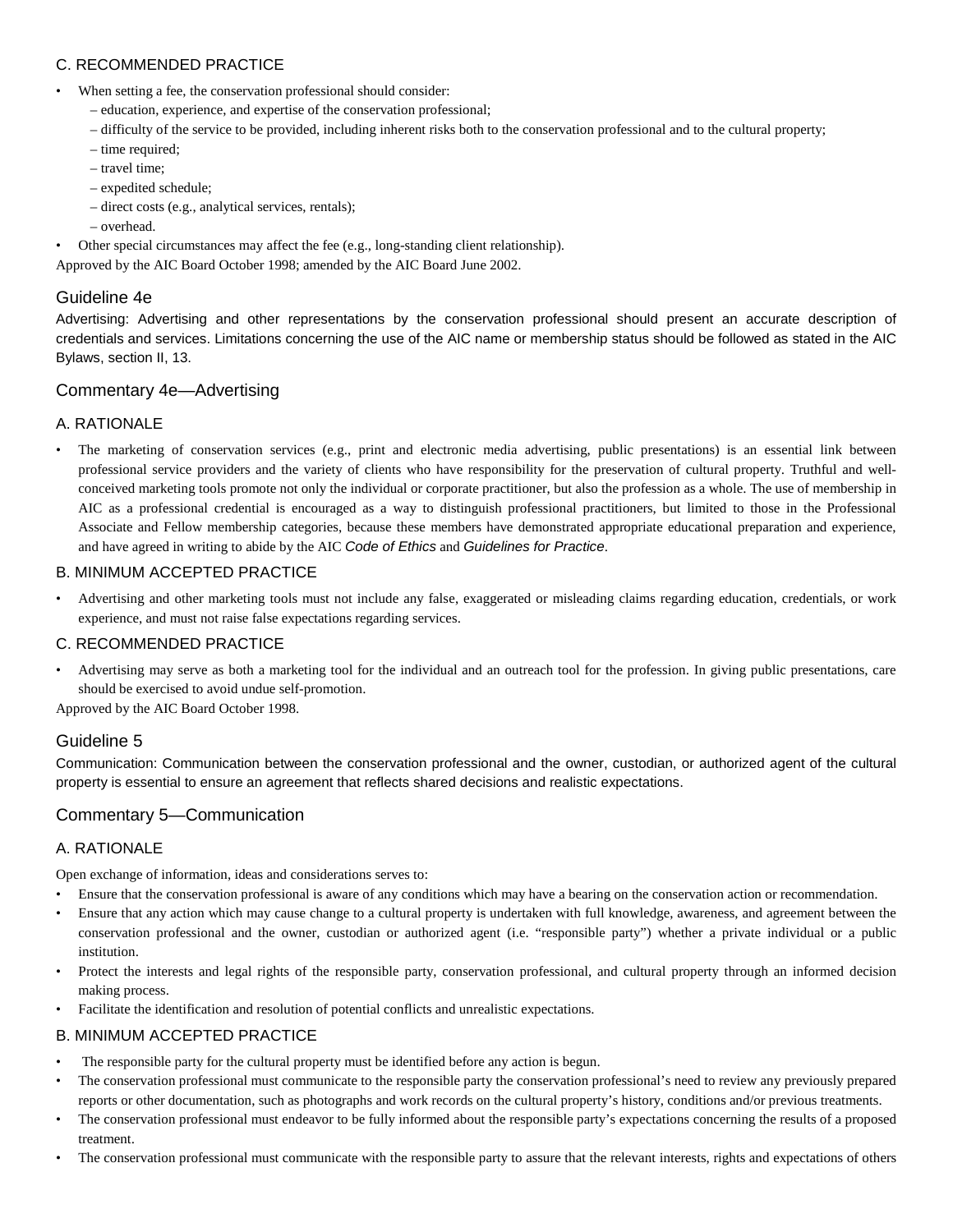are considered. These may include the artist's/maker's rights and wishes, cultural beliefs that may affect treatment considerations, and the end use of the cultural property in question.

- The conservation professional must fully inform the responsible party of treatment procedures that may cause permanent change to the cultural property. (see Commentary 26)
- The conservation professional must keep the responsible party informed of any significant discoveries made during treatment, significant changes to the treatment plan (see Commentary 26,B) including treatment schedule, or any accidental damage that may have occurred to the cultural property during treatment.

### C. RECOMMENDED PRACTICE

- The conservation professional should be available for continued communication with the responsible party throughout the course of conservation work.
- In long or multi-phase projects, it may be advisable to keep the responsible party informed of progress at regular intervals.
- In communicating with the responsible party, the conservation professional should use non-technical language, where possible, and utilize mockups, test panels, or sample treatment areas where appropriate.

#### D. SPECIAL PRACTICES

In circumstances, such as an accident or a disaster, in which it is not feasible to establish communication with the responsible party, the conservation professional may act independently only to reduce the risk of further damage to the cultural property. Communication with the responsible party must be established as soon as possible.

Approved by the AIC Board January 2000.

#### Guideline 6

Consent: The conservation professional should act only with the consent of the owner, custodian, or authorized agent. The owner, custodian, or agent should be informed of any circumstances that necessitate significant deviations from the agreement. When possible, notification should be made before such changes are made.

### Commentary 6—Consent

#### A. RATIONALE

- To ensure that a formal agreement has been reached between the owner, custodian or authorized agent, whether private individual or public institution, and the conservation professional prior to commencement of a proposed action.
- To protect and support the legal rights and responsibilities of the parties involved in the care and preservation of cultural property, and prevent misunderstandings and disagreements.
- To ensure that deviations from a proposed course of action are formally acknowledged and agreed upon by the parties involved.

#### B. MINIMUM ACCEPTED PRACTICE

- Before beginning treatment or other conservation action (e.g. sampling, mount making, x-radiography), the conservation professional must obtain the consent of the responsible party in the form of a written document as outlined in Commentaries 4c and 24-26.
- Any significant changes in the approved treatment or other conservation action (e.g., change in scope of work, estimated cost, schedule) must be submitted, in writing, by the conservation professional and approved, in writing, by the responsible party.

#### C. RECOMMENDED PRACTICE

• In long or multi-phase projects, it may be advisable to review work periodically with the owner, custodian or authorized agent, and to obtain consent on subsequent phases.

#### D. SPECIAL PRACTICES

- For certain situations involving many similar objects, such as those outlined in Commentary 26, D, written consent may be obtained for the group as a whole.
- In circumstances, such as an accident or a disaster, in which it is not feasible to obtain prior formal consent, the conservation professional may act without consent only to reduce the risk of further damage to the cultural property. The conservation professional must submit a written report to the responsible party for ex post facto consent.

Approved by the AIC Board, November 1999.

#### Guideline 7

Confidentiality: Except as provided in the *Code of Ethics and Guidelines for Practice*, the conservation professional should consider relationships with an owner, custodian, or authorized agent as confidential. Information derived from examination, scientific investigation, or treatment of the cultural property should not be published or otherwise made public without written permission.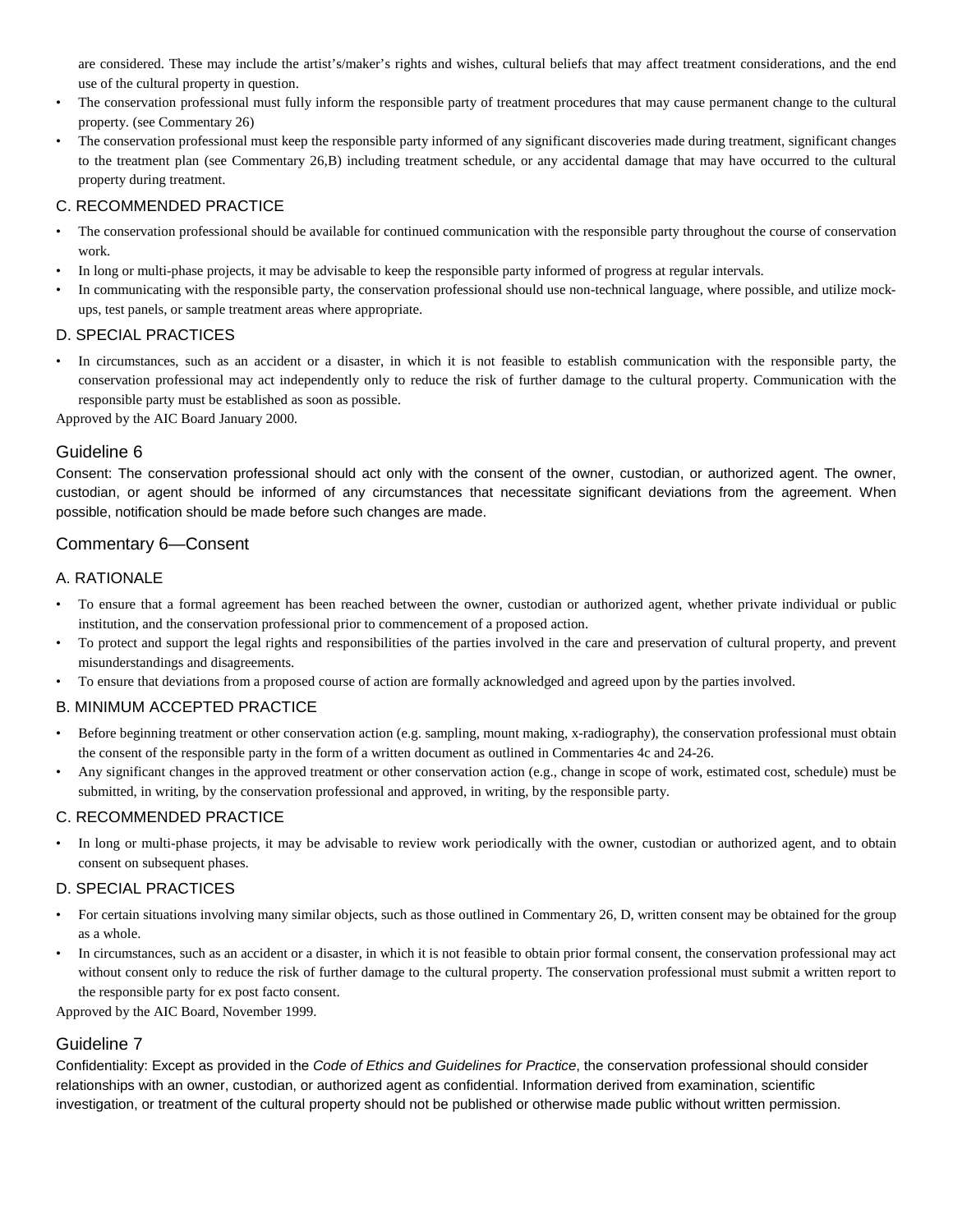# Commentary 7—Confidentiality

Confidentiality covers all information derived from examination, scientific investigation or treatment of a cultural property, as well as the relationship with the owner, custodian or authorized agent.

### A. RATIONALE

Confidentiality is maintained to:

- Protect the interests, rights, and privacy of the owner, custodian, or authorized agent, whether private individual or public institution;
- Maintain the credibility of the profession by honoring the generally accepted practice of professional/client confidentiality.
- Written permission to disseminate information is obtained to:
- Authorize conservation professionals to use otherwise confidential information in their professional activities (e.g., publications, scientific investigations, public presentations).
- Further evolution and growth in the profession by assuring access to otherwise confidential documentation of examination, treatment and scientific investigation. (see *Code of Ethics*, X)

### B. MINIMUM ACCEPTED PRACTICE

• Information that is obtained or uncovered in the course of examination, treatment or scientific investigation conducted at the service of, and with the consent of the owner, custodian, or authorized agent, must be treated as confidential and must not be disclosed or otherwise made public without prior written consent.

### C. RECOMMENDED PRACTICE

- The conservation professional should include in contracts with the owner, custodian or authorized agent a clause giving permission for the use of documentation or other materials for educational and research purposes (e.g., publication, public presentations, training, archival research). However, the conservation professional must respect the right of the owner, custodian or authorized agent to refuse such permission.
- In publications and presentations, it is recommended that the identity of the owner, custodian or authorized agent should remain confidential unless otherwise authorized.

### D. SPECIAL PRACTICES

- In certain circumstances (e.g., life-safety situations, suspected stolen property, legal proceedings), the expectation of confidentiality is superceded by legal obligations of the conservation professional. The owner, custodian or authorized agent should be informed of impending breach of confidentiality, unless there is a legal reason not to do so.
- In presentations to colleagues or the public, the use of information not attributable by the audience to any specific cultural property is permissible, without prior written consent.

Approved by the AIC Board November 1999.

### Guideline 8

Supervision: The conservation professional is responsible for work delegated to other professionals, students, interns, volunteers, subordinates, or agents and assignees. Work should not be delegated or subcontracted unless the conservation professional can supervise the work directly, can ensure proper supervision, or has sufficient knowledge of the practitioner to be confident of the quality of the work. When appropriate, the owner, custodian, or agent should be informed if such delegation is to occur.

### Commentary 8—Supervision

The subject of this Guideline, work delegated to others that will be supervised by a conservation professional, is assumed to be conservation work only. Work subcontracted to other professional fields (architecture, engineering, etc) is included only in the aspects directly related to the conservation of cultural property.

#### A. RATIONALE

Supervision helps to ensure that:

- delegated conservation work is carried out;
- conservation work carried out by those under the supervision of the conservation professional, including paid and unpaid assistants, is performed in accordance with the Code of Ethics and Guidelines for Practice.

Notifying the authorized agent of the delegation or subcontracting of work helps to ensure that the authorized agent can make an informed decision regarding the appropriate care of a cultural property.

- Conservation professionals must ensure that persons under their supervision are able to carry out the delegated conservation work as instructed.
- The conservation professional must take all appropriate steps to ensure that work delegated to other conservation professionals is carried out in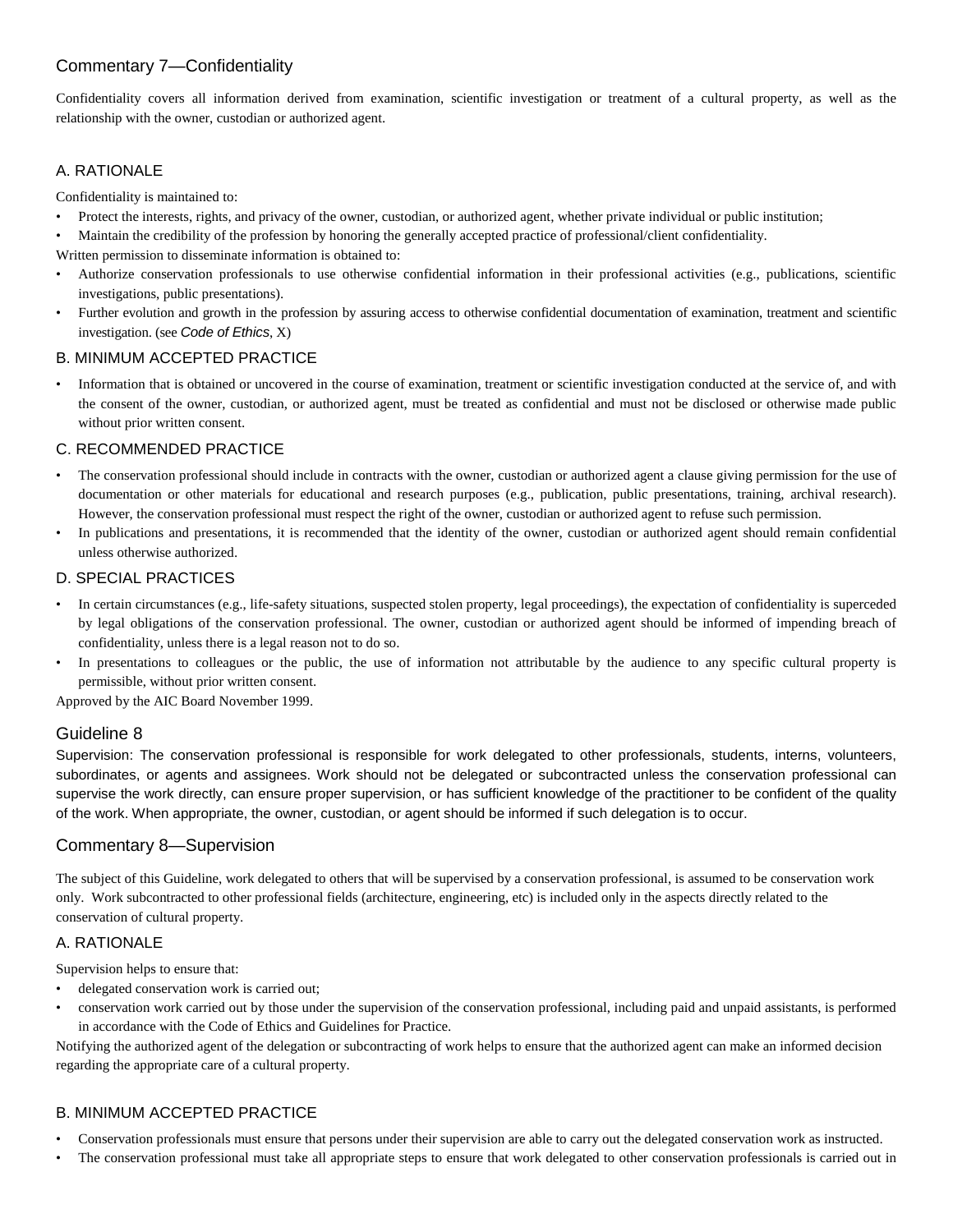accordance with the Code of Ethics and Guidelines for Practice.

- Supervisors must share ethical responsibility for any violation of the Code of Ethics and Guidelines for Practice by those being supervised.
- When directly supervising treatments carried out by students, interns and volunteers, the conservator must be qualified by training and experience in the applicable specialty.

#### C. RECOMMENDED PRACTICE

- Conservation professionals should limit their oversight of subcontractors to areas in which they are qualified by training and experience.
- When work is being subcontracted, the supervisor should be thoroughly familiar with the previous experience and practice of the subcontractor.
- When work is to be carried out by personnel not directly selected by the conservation professional, reservations about qualifications and a disclaimer of responsibility should be put in writing before work begins in order to protect both the cultural property and the conservation professional. Under these circumstances, close supervision is essential. If improper practices are observed, work should be stopped immediately.

#### D. SPECIAL PRACTICE

In emergency situations, it may be necessary for the conservation professional to delegate tasks to those immediately available and to proceed without notifying the custodian. Although the possibility of direct supervision may be limited, the conservation professional must make every effort to ensure that the work is being carried out in accordance with the Code of Ethics and Guidelines for Practice.

### Guideline 9

Education: Within the limits of knowledge, ability, time, and facilities, the conservation professional is encouraged to become involved in the education of conservation personnel. The objectives and obligations of the parties shall be agreed upon mutually.

### Commentary 9—Education

#### A. RATIONALE

- Conservation personnel include: conservators, conservation administrators, conservation educators, conservation scientists, conservation technicians, collections care specialists, and students of conservation.
- Participation in educational activities by conservation professionals with a wide range of backgrounds and experiences enriches the field. Such participation provides access to knowledge gained through practical experience as well as formal training.
- Mutual agreement is desirable to ensure that both parties have the same goals and expectations.

### B. MINIMUM ACCEPTED PRACTICE

- Conservation professionals must restrict their educational activities to areas in which they have appropriate knowledge, ability, time and facilities.
- In academic settings, objectives and obligations are established and mutually agreed upon through curricula, syllabi, and course outlines. When education is undertaken in a one to one situation, as in an apprenticeship, both parties must define and agree upon goals and expectations.
- Conservation professionals must avoid the exploitation of a one to one educational situation as a means of obtaining inexpensive labor.

#### C. RECOMMENDED PRACTICE

• In one to one situations, both parties are encouraged to put their agreements in writing.

#### Guideline 10

Consultation: Since no individual can be expert in every aspect of conservation, it may be appropriate to consult with colleagues or, in some instances, to refer the owner, custodian, or authorized agent to a professional who is more experienced or better equipped to accomplish the required work. If the owner requests a second opinion, this request must be respected.

### Commentary 10—Consultation

The conservation professional should view consultations or requests for second opinions as opportunities to ensure the appropriate level of care for the cultural property and to increase the knowledge of the owner, custodian or authorized agent. Such input should also be considered as opportunities for professional development.

#### A. RATIONALE

- To ensure that appropriate knowledge and skills are brought to bear on the conservation of cultural property.
- To support the admonition in the *Code of Ethics*, IV regarding practicing within the limits of personal capabilities, education or available facilities.
- To enhance the standing of the profession by acknowledging personal limits and recognizing the significance of the contributions of others.

- In order to provide an appropriate level of care, the conservation professional must consult with colleagues or allied professionals during the conservation process when it is necessary to complement one's own knowledge.
- Conservation professionals must recognize their limitations, and refer the owner, custodian or authorized agent to colleagues or allied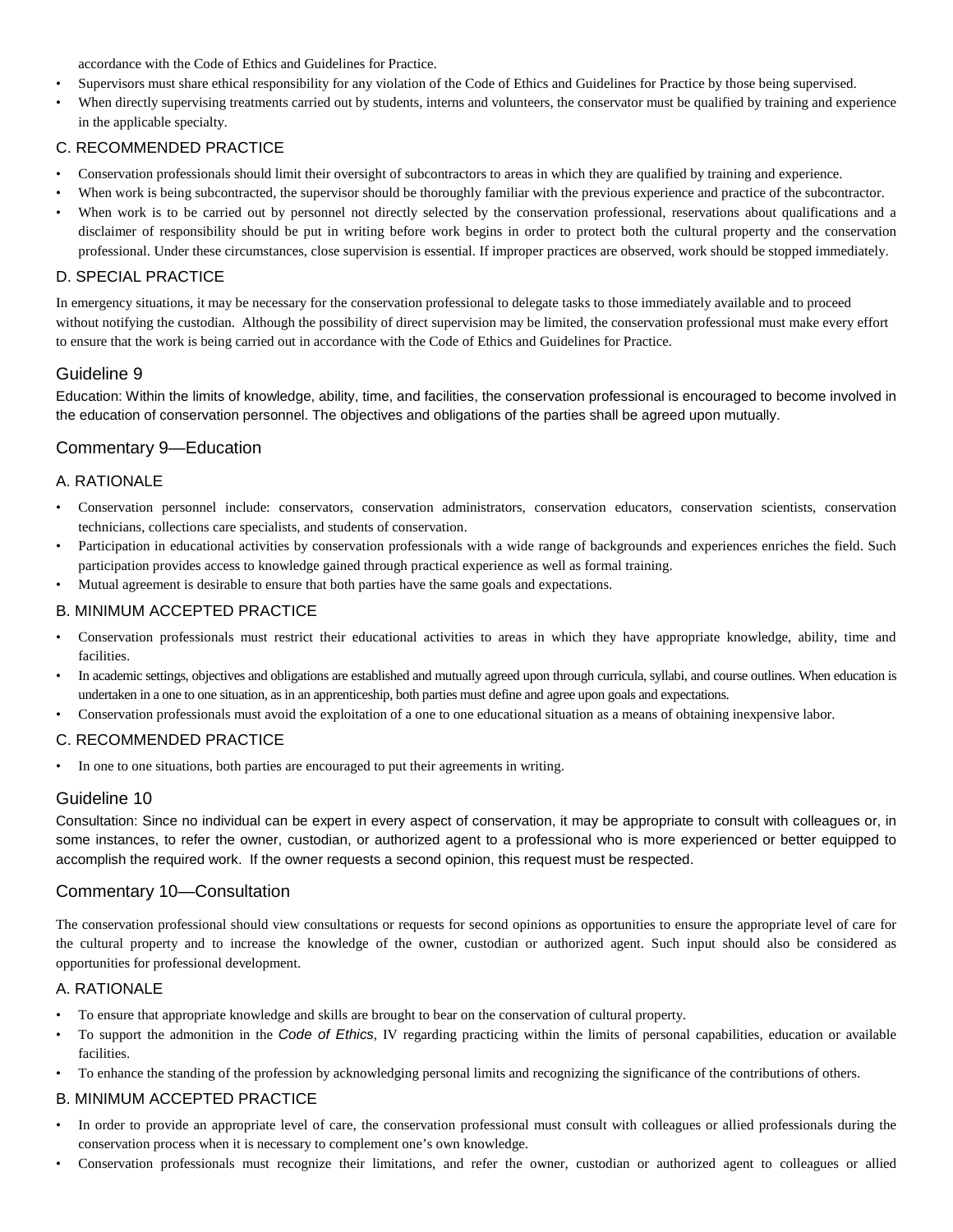professionals when they can better provide the required service.

- When the owner, custodian or authorized agent seeks a second opinion, the conservation professional must cooperate with all reasonable requests. These may include providing referral information, or supplying the documented results of examination and analysis for which the conservation professional has been compensated.
- When providing a second opinion, the conservation professional must offer an objective opinion, even if this includes adverse commentary about the professional conduct of a colleague.
- After providing a second opinion, the conservation professional must refer the owner, custodian or authorized agent back to the original conservation professional, unless the conservation professional providing the second opinion believes this would endanger the cultural property.

#### C. RECOMMENDED PRACTICE

• The conservation professional should be aware of allied and related professions and/or disciplines, in order to offer more informed recommendations or referrals.

Approved by the AIC Board November 1999.

### Guideline 11

Recommendations and References: The conservation professional should not provide recommendations without direct knowledge of a colleague's competence and experience. Any reference to the work of others must be based on facts and personal knowledge rather than on hearsay.

### Commentary 11—Recommendations and References

or the purposes of this Guideline, recommendations may include referrals, as well as statements regarding the capabilities of other conservation professionals. References are allusions to or citations of the work of other conservation professionals. Recommendations and references may be written or verbal.

#### A. RATIONALE

• Recommendations and references based on direct knowledge are more likely to provide accurate and useful information and reduce the spread of misinformation. This contributes to the credibility of the field.

#### B. MINIMUM ACCEPTED PRACTICE

• Recommendations must be based on the conservation professional's direct knowledge, or on information obtained from a trusted colleague who has direct knowledge. The conservation professional must make clear the basis of this knowledge.

#### C. RECOMMENDED PRACTICE

- Whenever possible, the conservation professional should make recommendations based on direct knowledge. Conservation is a field based on the observation and interpretation of evidence (see Commentary 18). As in other activities of the conservation professional, recommendations based on direct knowledge are the most credible.
- When making recommendations based on information from others, the conservation professional should identify the source of the information.
- When conservation professionals employed by an institution are asked for referrals for conservation work, conflict of interest issues may be involved (see Commentary 14, D). In these cases information about the AIC Guide to Conservation Services and/or a list of names and contact information should be provided.

#### Guideline 12

Adverse Commentary: A conservation professional may be required to testify in legal, regulatory, or administrative proceedings concerning allegations of unethical conduct. Testimony concerning such matters should be given at these proceedings or in connection with paragraph 13 of these *Guidelines*.

### Commentary 12—Adverse Commentary

Although a conservation professional may be uncomfortable providing adverse commentary about the professional conduct of a colleague, it is ethical to do so in appropriate proceedings. Such action contributes to the integrity of the field.

It is important to distinguish between substantiated adverse commentary, and gossip and innuendo. The conservation professional should be aware of the consequences and potential damage to an individual's professional reputation and to the profession as a whole that may result from gossip and innuendo.

#### A. RATIONALE

- To ensure that fair and true testimony is available in all appropriate proceedings concerning allegations of unethical conduct.
- To ensure that cultural property is protected from damage resulting from unethical conduct.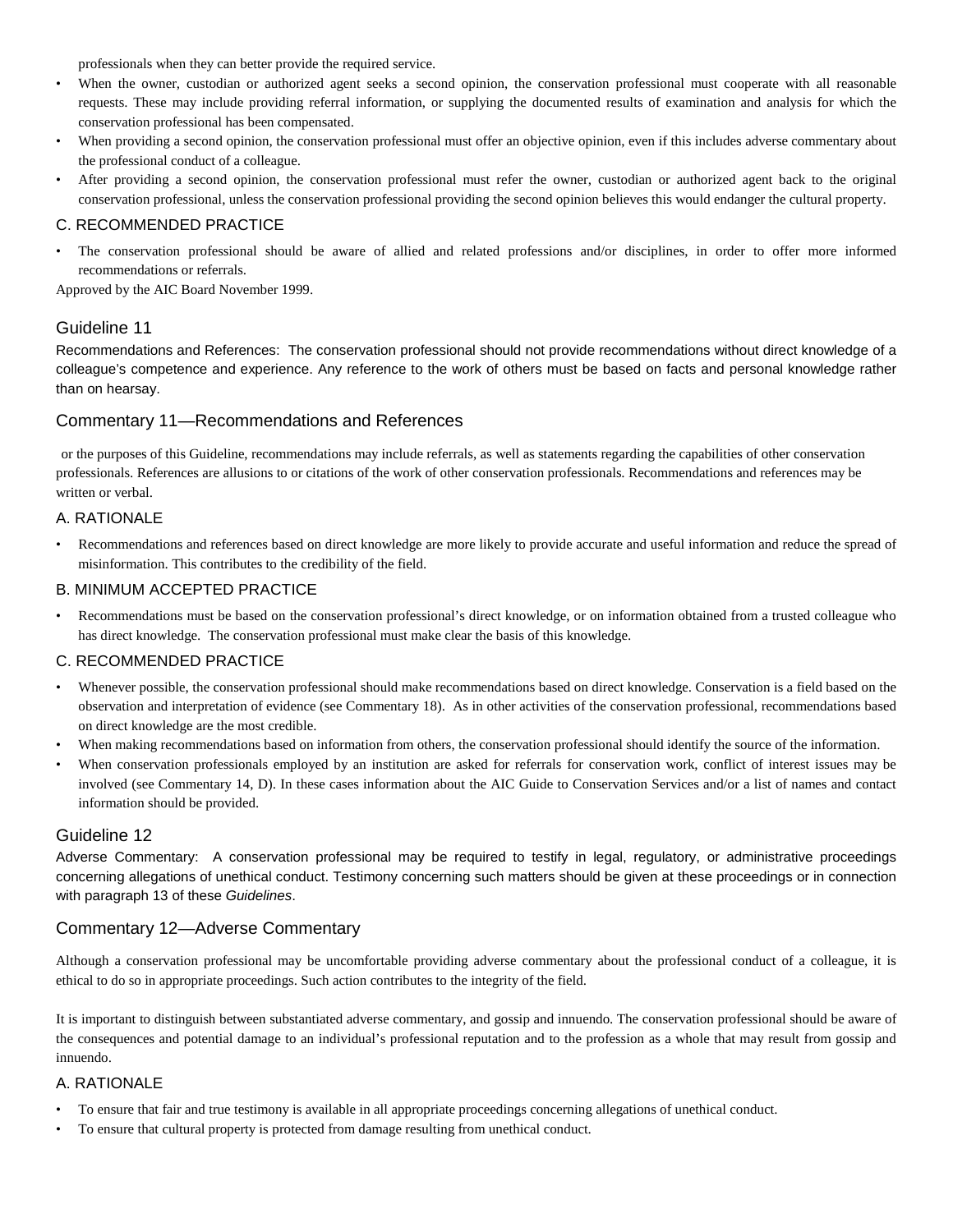### B. MINIMUM ACCEPTED PRACTICE

- Adverse commentary must be made in such a way that the individual will be notified of the allegation and have an opportunity to respond. The conservation professional offering adverse commentary must personally ensure that the individual is notified, unless notification is automatic (such as in proceedings under Guideline 13). Failure to do so is professional misconduct.
- The conservation professional must provide fair and true testimony when required to testify in proceedings concerning allegations of unethical conduct.
- The conservation professional must not offer unsubstantiated adverse commentary.

### Guideline 13

Misconduct: Allegations of unethical conduct should be reported in writing to the AIC president as described in the AIC Bylaws, section II, 12. As stated in the bylaws, all correspondence regarding alleged unethical conduct shall be held in the strictest confidence. Violations of the *Code* and *Guidelines* that constitute unethical conduct may result in disciplinary action.

### Commentary 13—Misconduct

In this Guideline, "misconduct" is failure to abide by the ethical standards of the conservation profession as defined in the *Code of Ethics* and *Guidelines for Practice*. Lack of knowledge or understanding of these standards is not a justification for misconduct.

Accidents resulting from the conservation professional's lack of knowledge and experience are misconduct. Accidents resulting from unknowable conditions are not.

Conservation professionals are encouraged to report misconduct. However, such reporting should be done only after careful consideration, since allegations may result in serious consequences.

"Confidentiality" pertains to all relevant communication and associated proceedings.

#### A. RATIONALE

- Misconduct should be reported to help ensure that cultural property receives appropriate ethical care and treatment.
- Misconduct should be reported to ensure that the high level of ethical behavior embodied in the *Code of Ethics* and *Guidelines for Practice* is maintained.
- Confidentiality is maintained during proceedings (as defined in the Bylaws) to protect all parties involved, as well as cultural property.

#### B. MINIMUM REQUIRED PRACTICE

- An allegation of misconduct must be well substantiated. Such substantiation may include: documentation (as defined in Guidelines 24-27); direct examination of a cultural property; personal observation of procedures; knowledge of facilities, training or experience, relative to the conservation work undertaken (e.g., analysis, treatment, preventive conservation).
- All conservation professionals involved in misconduct proceedings must maintain confidentiality.

Approved by the AIC Board November 1999.

#### Guideline 14

Conflict of Interest: The conservation professional should avoid situations in which there is a potential for a conflict of interest that may affect the quality of work, lead to the dissemination of false information, or give the appearance of impropriety.

### Commentary 14—Conflict of Interest

Conflicts of interest arise when the conservation professional is in a position to make decisions or representations which could promote goals, desires, opinions, or personal gain that come into opposition with the preservation of cultural property.

The conservation professional should be mindful that the appearance of a conflict of interest, or impropriety, can be as damaging to the credibility and integrity of the conservation profession as an actual act.

#### A. RATIONALE

- To ensure that decisions made and actions taken by conservation professionals do not compromise the preservation of cultural property.
- To maintain the credibility and integrity of the conservation profession, particularly as it is viewed by allied professions and the public.

- Conservation professionals must remove themselves from situations in which the potential for a real or perceived conflict of interest exists. Such situations may include: monetary gain from the sale of a cultural property examined or treated by the conservation professional; providing an opinion on the suitability for loan of a cultural property to be loaned to the conservation professional's institution; giving an opinion to a potential client about a colleague's abilities when the colleague is also a competitor.
- Any direct vested interest in an endorsed product or procedure must be stated, and justification for the endorsement must be supported by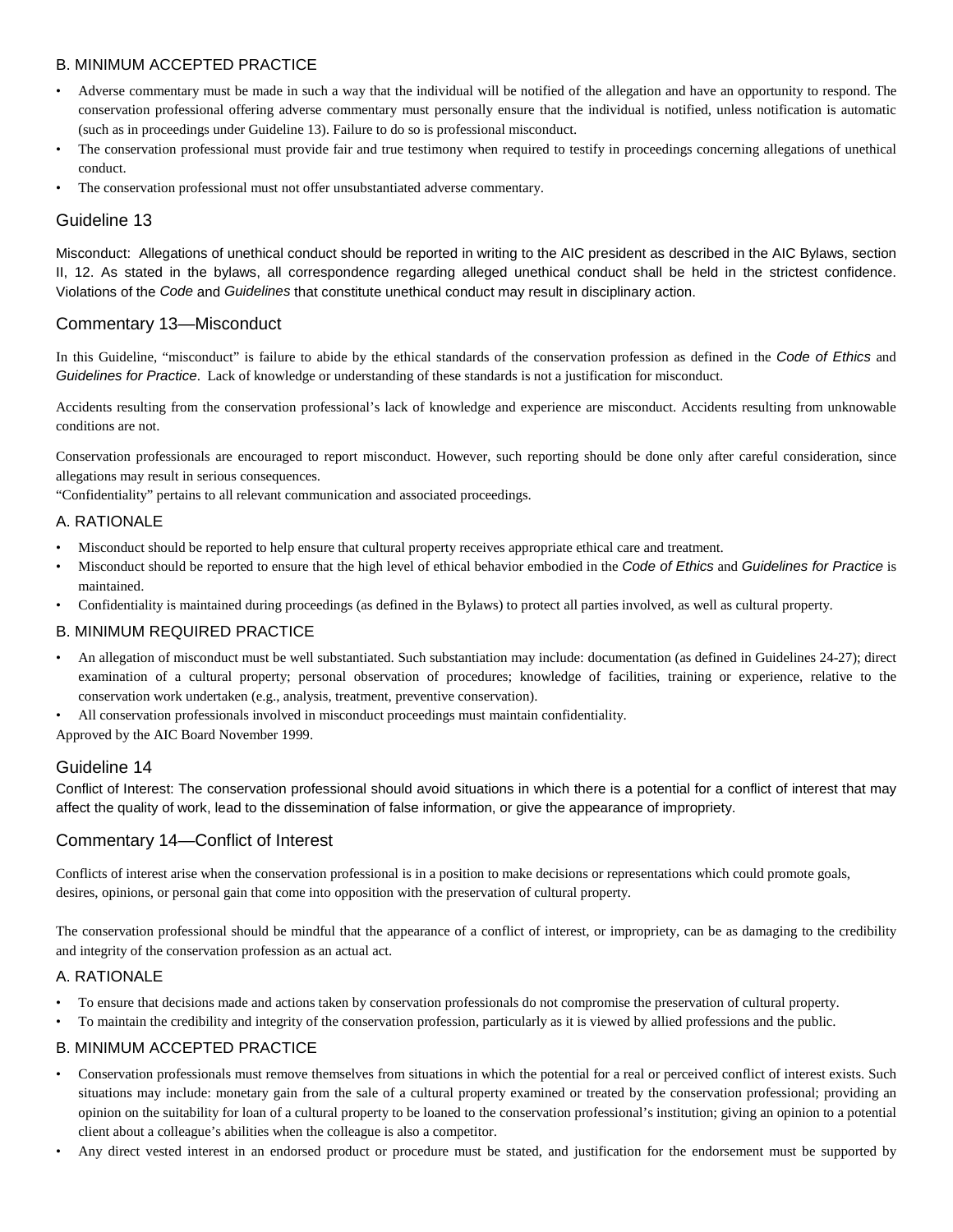independent testing. The selection of a product or procedure must be governed by the needs of the cultural property. (See Commentaries 21 and 22)

### C. RECOMMENDED PRACTICE

- If a conservation professional is asked to provide information about a colleague to an owner, custodian or authorized agent, the potential for a conflict of interest, real or perceived, may be created. In such circumstances the conservation professional should acknowledge the conflict and may recommend that another professional opinion be sought, as outlined in Commentary 10.
- Frequently institutions are contacted by members of the public for referrals for conservation work. A conflict of interest may arise if a conservation professional employed by an institution also has a private practice and, when asked for a referral, provides only a self-referral. The conflict is between the objectivity expected of one who holds a position in an institution and the self-interest of the same person acting as a private practitioner. The conflict can be resolved by providing more than one referral. It is recommended that a list of names and contact information be provided.

Approved by the AIC Board January 2000.

### Guideline 15

Related Professional Activities: The conservation professional should be especially mindful of the considerable potential for conflict of interest in activities such as authentication, appraisal, or art dealing.

### Commentary 15—Related Professional Activity

In this Commentary, the word "authentication" refers to an activity performed on tangible cultural property. It does not refer to verification activities related to digital files or analog signals.

### A. RATIONALE

- The conservation activities carried out by conservation professionals may contribute to the authentication of cultural property, and may help to establish a value for a cultural property. There is a potential conflict of interest associated with these activities when the conservation professional stands to gain from increased value or heightened prestige of the cultural property. Directly appraising or dealing in cultural property significantly increases the potential for conflict of interest.
- The goals of art dealing (buying and selling cultural property for profit), authentication and appraisal may differ or conflict with the goals of preservation of cultural property in the following ways:
- These related professional activities may place the conservation professional in a situation where there is a conflict between the needs of the cultural property and the motive for profit. This may affect the choice of treatment, extent and nature of documentation, etc.
- The conservation professional carrying out authentication and condition assessment of cultural property may be influenced by the prestige imparted by association with cultural property that is rare, famous or of high monetary value. This may affect the interpretation of data, judgement of condition, etc.

#### B. MINIMUM ACCEPTED PRACTICE

- When acting in any of the above capacities, the conservation professional must always place the preservation needs of the cultural property first.
- When authenticating cultural property, the conservation professional must follow the requirements as stated in Commentary 18, "Interpretation."
- The conservation professional must not provide a formal or informal appraisal of a cultural property when the same conservation professional may treat it.
- The conservation professional is in a unique position, through training and experience, to obtain technical information about a cultural property (e.g., condition, past treatment, materials). When acting as dealers, conservation professionals must disclose all such information they possess.
- When acting as both conservation professional and dealer, with the same cultural property, the conservation professional must not allow potential sale to compromise the choice of an appropriate treatment
- When acting as a representative of a company selling a particular product or procedure, the conservation professional must follow the Minimum Accepted Practice in Commentary 14, "Conflict of Interest."

#### C. RECOMMENDED PRACTICE

- Conservation professionals should not engage in the dealing of cultural property in their areas of specialization because conflicts of interest are likely to occur.
- The conservation professional should refer an owner's/custodian's request for authentication or appraisal of cultural property in the care of the conservation professional to an independent party.
- Conservation professionals should avoid the use of the terms "appraisal" and "authentication" in their conservation work. The word "assessment" better describes the process of determining quality, significance, or nature of a cultural property.
- When acting as a dealer or appraiser, the conservation professional should follow the laws and regulations governing those activities.

### D. SPECIAL PRACTICE

• Conservation professionals who become expert in a particular artist/maker or genre/style may be uniquely qualified to be involved both in the authentication and treatment of a particular cultural property. In this situation the conservation professional must disclose the potential conflict of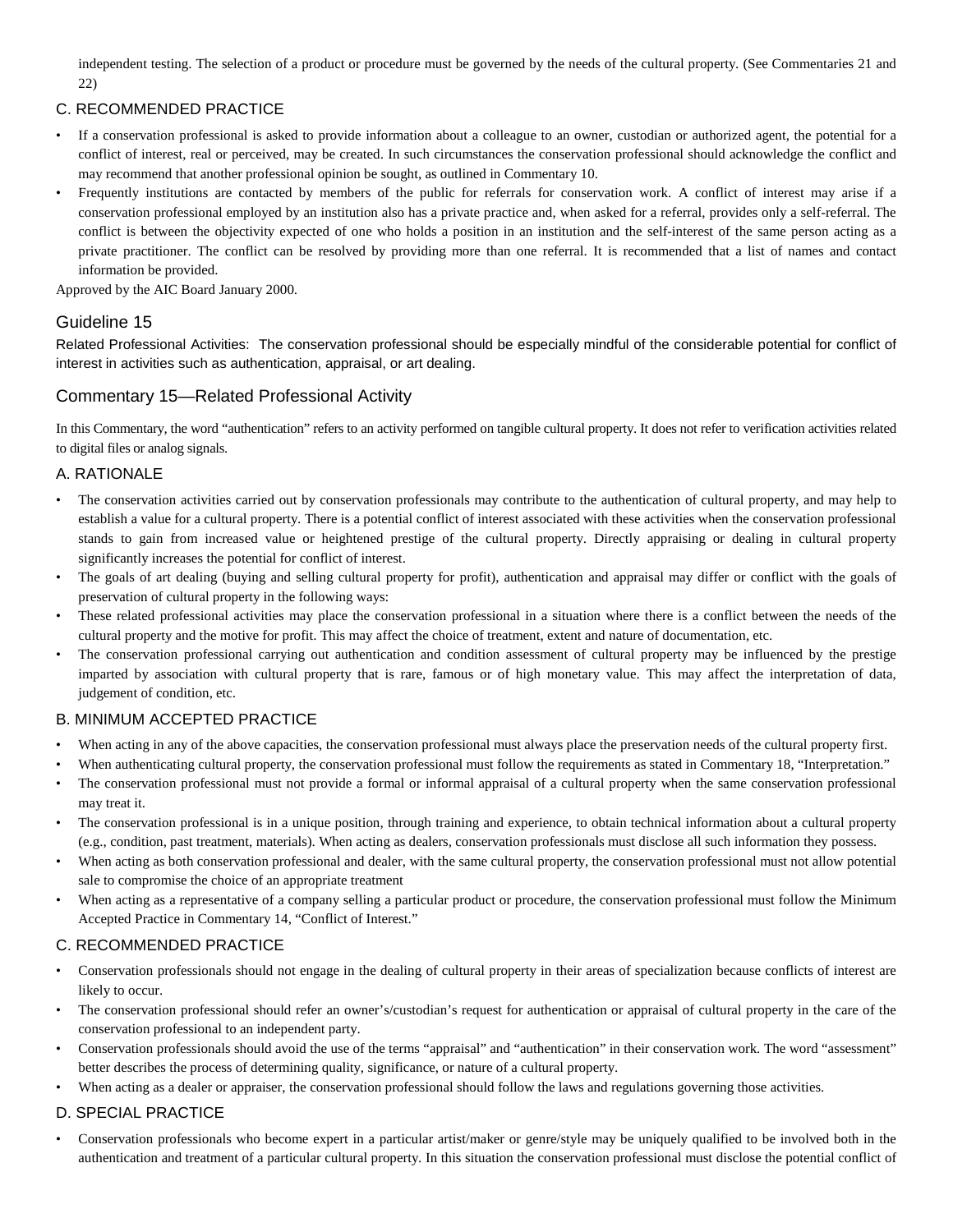interest to the owner/custodian. and must be mindful about the possible influence of one activity on the other.

• Cultural property that has been abandoned or is under a mechanics lien may be sold by the conservation professional, following all applicable laws and regulations. This is not considered dealing.

Approved by the AIC Board November 1999.

# EXAMINATION AND SCIENTIFIC INVESTIGATION

### Guideline 16

Justification: Careful examination of cultural property forms the basis for all future action by the conservation professional. Before undertaking any examination or tests that may cause change to cultural property, the conservation professional should establish the necessity for such procedures.

### Commentary 16—Justification

### A. RATIONALE

- Examination and scientific investigation involve procedures with consequences that are usually known and quantifiable. However, some procedures may have consequences which are not presently known or suspected. Thus, to prevent unnecessary procedures, and therefore, reduce risks, the conservation professional should establish the necessity of all such activities prior to carrying them out.
- Such procedures are commonly used to:
	- evaluate physical condition or perform a risk assessment;
	- design a conservation treatment;
	- support art historical, anthropological or historical research (e.g., artist's techniques and materials);
	- carry out provenance and authenticity studies;
	- characterize a previous conservation intervention;
	- understand the aging properties or alterations of materials.

### B. MINIMUM ACCEPTED PRACTICE

• Conservators routinely carry out examination procedures for condition assessment and for the preparation of a treatment plan. Many of these procedures may have a small physical effect on the cultural property, but are not considered to have sufficient effect to require separate justification.

These include:

- solvent testing of resinous surface coatings;
- pH testing of paper and textiles;
- removal of proportionately insignificant samples for visual inspection and micro chemical testing;
- temporary, non-destructive removal of an architectural element to allow inspection.

In these situations the conservator must exercise discretion in the extent and location of testing.

- The justification for examination/scientific investigation procedures must be documented in written form when there is a potential for significant alteration of the cultural property. This documentation must include:
	- all items as required in Guideline 24 ("Documentation");
	- location on cultural property where examination/scientific investigation procedures are to be performed;
	- types of information sought;
	- a description of all procedures to be used, including all personnel involved;
	- rationale for choice of sample;
	- likelihood that selected procedures will provide information sought.
- If an invasive procedure (e.g., sampling) is to be used, the conservation professional must explain why a non-invasive procedure would be insufficient.
- If the proposed procedure is not in common use in conservation, a more complete description and justification is required.
- If any procedure used for examination or scientific investigation influences the validity of a possible subsequent procedure (e.g., effect of xradiography on thermoluminescence dating), the need for the procedure must be justified in light of the hampered procedure.
- Justification for sampling, testing, or scientific investigation must be submitted in writing to the owner/custodian and written permission obtained prior to performance of the work. All justifications for examination and scientific investigation must become components of Documentation.

#### C. RECOMMENDED PRACTICE

- Justification for examination and scientific investigation should include references to techniques and protocols, preferably from a literature source.
- Justification for the use of experimental techniques or those less frequently encountered in the literature should also include a minimum of one "second opinion," preferably from an expert in a relevant field.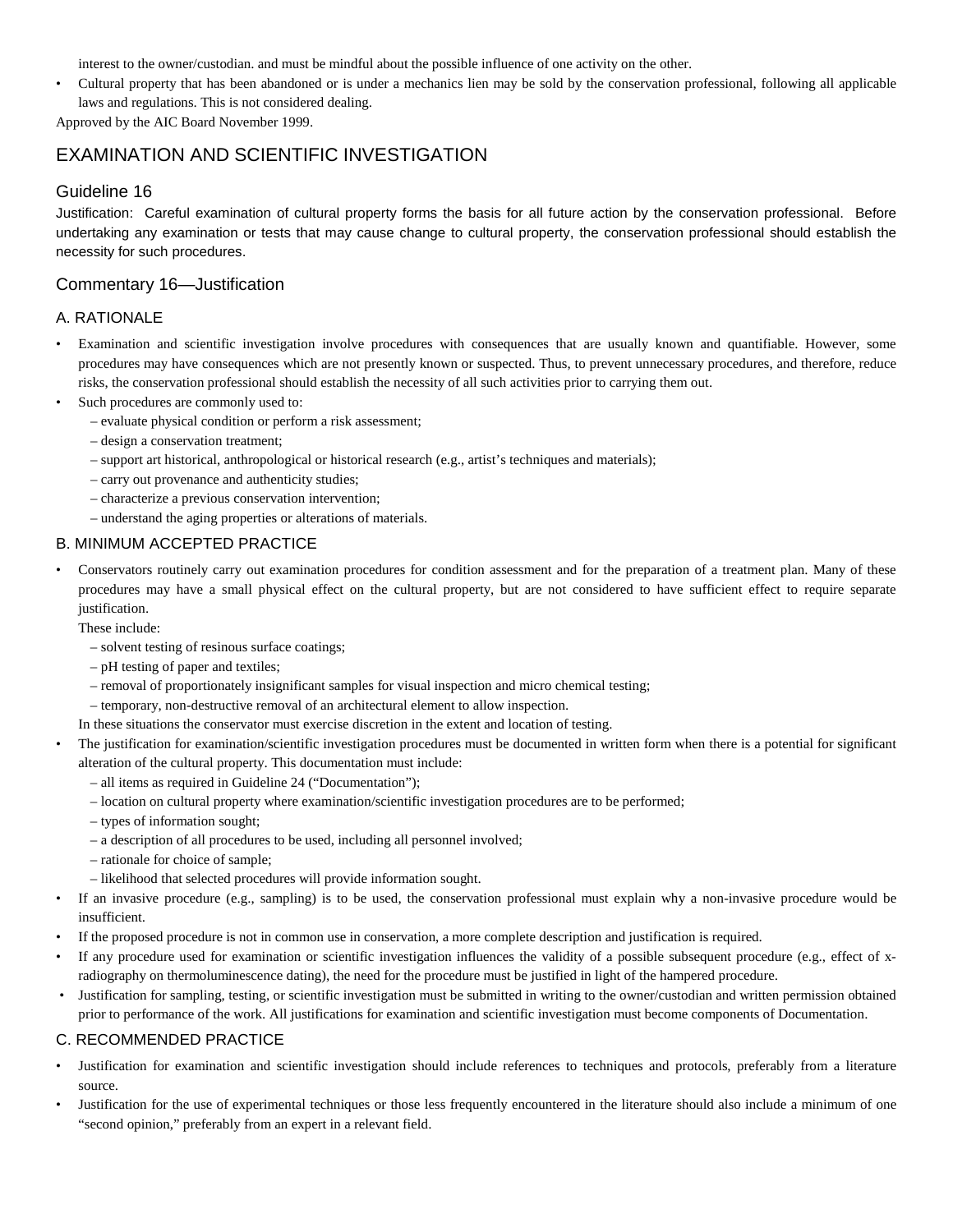### D. SPECIAL PRACTICE

• In rare circumstances when physical access is limited to a single opportunity, and unexpected materials are encountered, sampling may be carried out without prior written justification. In these circumstances, the sampling must still be justifiable under the criteria presented above, and a written justification should be prepared after the sampling.

Approved by the AIC Board October 1998.

#### Guideline 17

Sampling and Testing: Prior consent must be obtained from the owner, custodian, or agent before any material is removed from a cultural property. Only the minimum required should be removed, and a record of removal must be made. When appropriate, the material removed should be retained.

### Commentary 17—Sampling and Testing

### A. RATIONALE

Some information about a cultural property can only be obtained by removing and analyzing a sample. Consent is obtained to assure that the owner/custodian is aware of the need for and the impact of the sampling and testing on the cultural property. A minimum sample is taken to minimize the impact of sampling and testing on the cultural property. The removal is recorded to assure that the results of testing can be interpreted properly. The sample is retained to allow future testing of samples, to replicate results, utilize new techniques, or to derive additional information.

#### B. MINIMUM ACCEPTED PRACTICE

- The conservation professional must use non-invasive analytical methods where practical.
- The choice of testing techniques, the amount of sample required, and the expected value of the information gained, must be weighed against the effect of removal of the sample upon the cultural property.
- Cultural property must not be sampled for studies that could just as well be carried out on surrogates, standards or prepared samples.
- Cultural property must not be sampled for testing using a new technique unless there is a reasonable expectation for a significant contribution of new information by that technique.
- The size of the sample taken must be only the minimum required for current testing purposes. Experience has shown that the ideal sample size may in practice be difficult to achieve consistently. Therefore, the minimum required may be a slight excess of material, at the discretion of an experienced conservation professional, recognizing that all sampling represents a permanent alteration to the cultural property.
- Each sample taken must be labeled for reference and future identification.
- Documentation of sampling and testing must include:
	- all requirements listed in Commentary 24;
		- identification of each sample taken (e.g., ground layer, corrosion product, warp thread, mortar, wood sample);
		- the purpose of the sampling;
		- precise locations on the cultural property of each sample taken;
		- precise locations of areas tested with non-destructive techniques;
		- name and title of person taking sample or performing the testing;
		- a list of all procedures carried out on each sample or tested area;
		- storage location of sample, if sample is not consumed by testing.
- All data and results of testing must become part of the written record of the cultural property and must be made available to the owner/custodian.
- All sampling must be done in such a way as to minimize the impact on the cultural property (e.g., from an edge, damaged area, verso, broken edge, crevice)
- Samples remaining after testing must be retained with the cultural property, with the documentation, with the owner/custodian, or in a reference collection.

#### C. RECOMMENDED PRACTICE

- Sampling should meet the standards set by statistical methodologies, such as Single-Object Study Statistics (Reedy & Reedy, 1992).
- Sampling should be undertaken only by qualified personnel.

Approved by the AIC Board October 1998.

### Guideline 18

Interpretation: Declarations of age, origin, or authenticity should be made only when based on sound evidence.

### Commentary 18—Interpretation

#### A. RATIONALE

• The field of conservation deals with the physical aspect of cultural property and is valued in part for the information it provides through examination and scientific investigation. It is assumed that statements by a conservation professional regarding age, origin or authenticity of a cultural property are based on knowledge derived from the physical evidence. There is a risk that others will assume that all statements are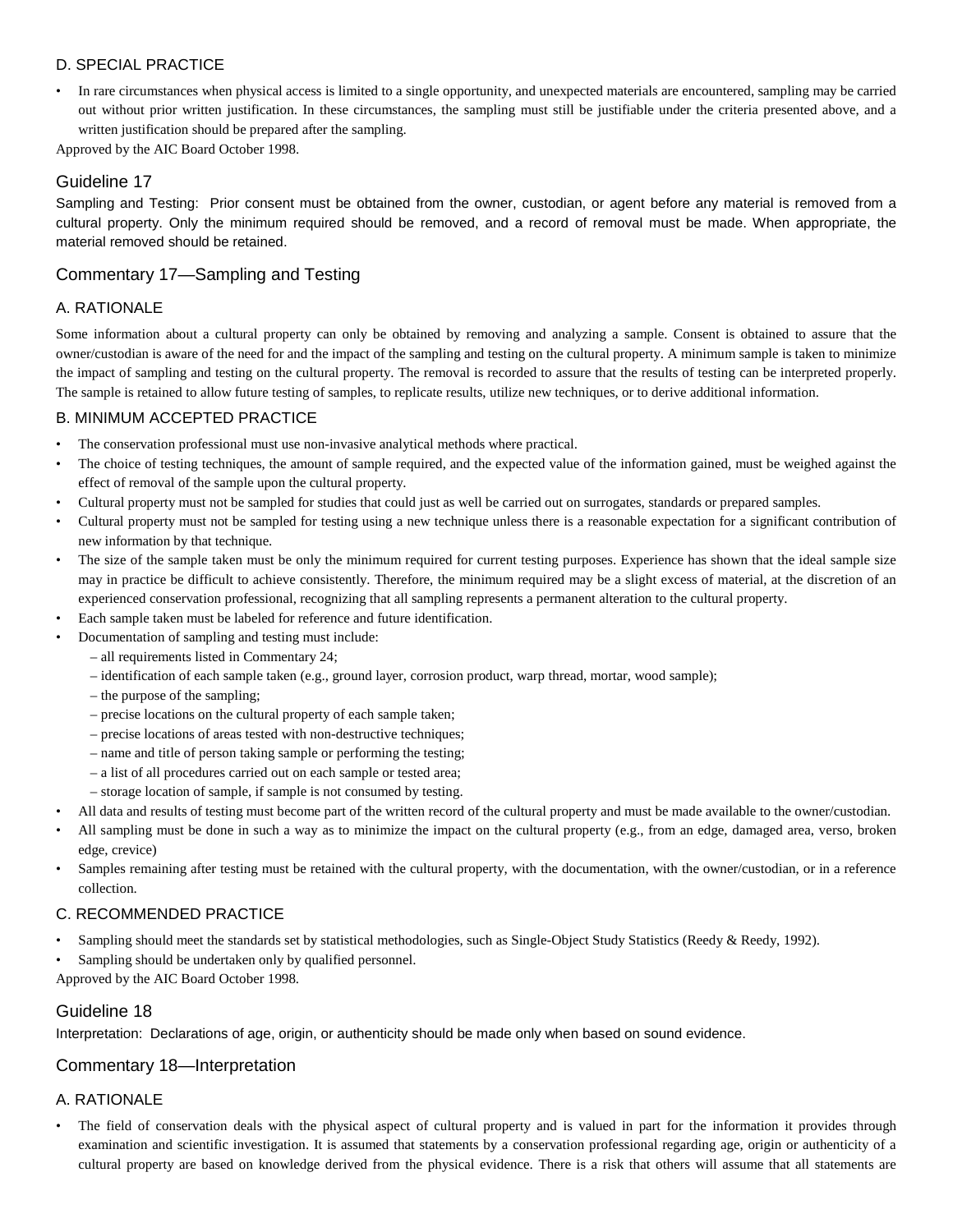substantiated by physical evidence, even when this is not the case.

# B. MINIMUM ACCEPTED PRACTICE

- Statements made by a conservation professional about age, origin or authenticity must be based on physical evidence derived directly from cultural property.
- Opinions not based on physical evidence must be clearly identified as such.
- With regard to age, provenance or authenticity studies, the conservation professional must explain that scientific data cannot provide definitive attribution, but can provide information that shows whether a particular cultural property is consistent with other cultural s
- In interpreting data derived from examination and scientific investigation, the conservation professional must conform to established norms of scientific integrity, and must indicate limitations of the data and the limitations of the interpretation method.
- The interpretation must become part of the permanent documentation.

### C. RECOMMENDED PRACTICE

• A conservation professional should refrain from making statements based solely on opinions not rooted in physical evidence.

Approved by the AIC Board October 1998.

### Guideline 19

Scientific Investigation: The conservation professional should follow accepted scientific standards and research protocols.

### Commentary 19—Scientific Investigation

Scientific investigation may be carried out by a variety of conservation professionals, including scientists, conservators, and technicians. It uses data that may be derived directly from cultural property, from materials to be used for the conservation of cultural property, from materials replicating aspects of cultural property, or from the environments which surround them. It may also use data from related fields.

### A. RATIONALE

• In order to insure the validity of the information derived from scientific investigation it is essential that long standing standards and protocols developed by the scientific community be employed. Failure to do this can lead to invalid. incomplete or useless results.

### B. MINIMUM ACCEPTED PRACTICE

- As denoted in Guideline 19.
- All members of the research team, and their roles, must be accurately credited.

#### C. RECOMMENDED PRACTICE

- The conservation professional should publish the results of scientific investigation in peer-reviewed literature.
- Raw data generated during scientific investigation should be suitably archived and preserved. When scientific investigation is carried out on a cultural property, information regarding the location of the data should become part of the permanent record of the cultural property.
- When scientific investigation is carried out on a cultural property, a written agreement should be made between the owner/custodian and the conservation professional carrying out the scientific investigation regarding the availability of the data to other researchers. (See Guideline 7 "Confidentiality.")
- All data not of a confidential nature should be made available to other credible researchers.

Approved by the AIC Board October 1998.

# PREVENTIVE CONSERVATION

### Guideline 20

Preventive Conservation: The conservation professional should recognize the critical importance of preventive conservation as the most effective means of promoting the long-term preservation of cultural property. The conservation professional should provide guidelines for continuing use and care, recommend appropriate environmental conditions for storage and exhibition, and encourage proper procedures for handling, packing, and transport.

### Commentary 20—Preventive Conservation

Preventive Conservation is the mitigation of deterioration and damage to cultural property through the formulation and implementation of policies and procedures for the following: appropriate environmental conditions; handling and maintenance procedures for storage, exhibition, packing, transport, and use; integrated pest management; emergency preparedness and response; and reformatting/duplication. Preventive conservation is an ongoing process that continues throughout the life of cultural property, and does not end with interventive treatment.

### A. RATIONALE

- To extend the life of cultural property.
- To reduce the risk of catastrophic loss of cultural property.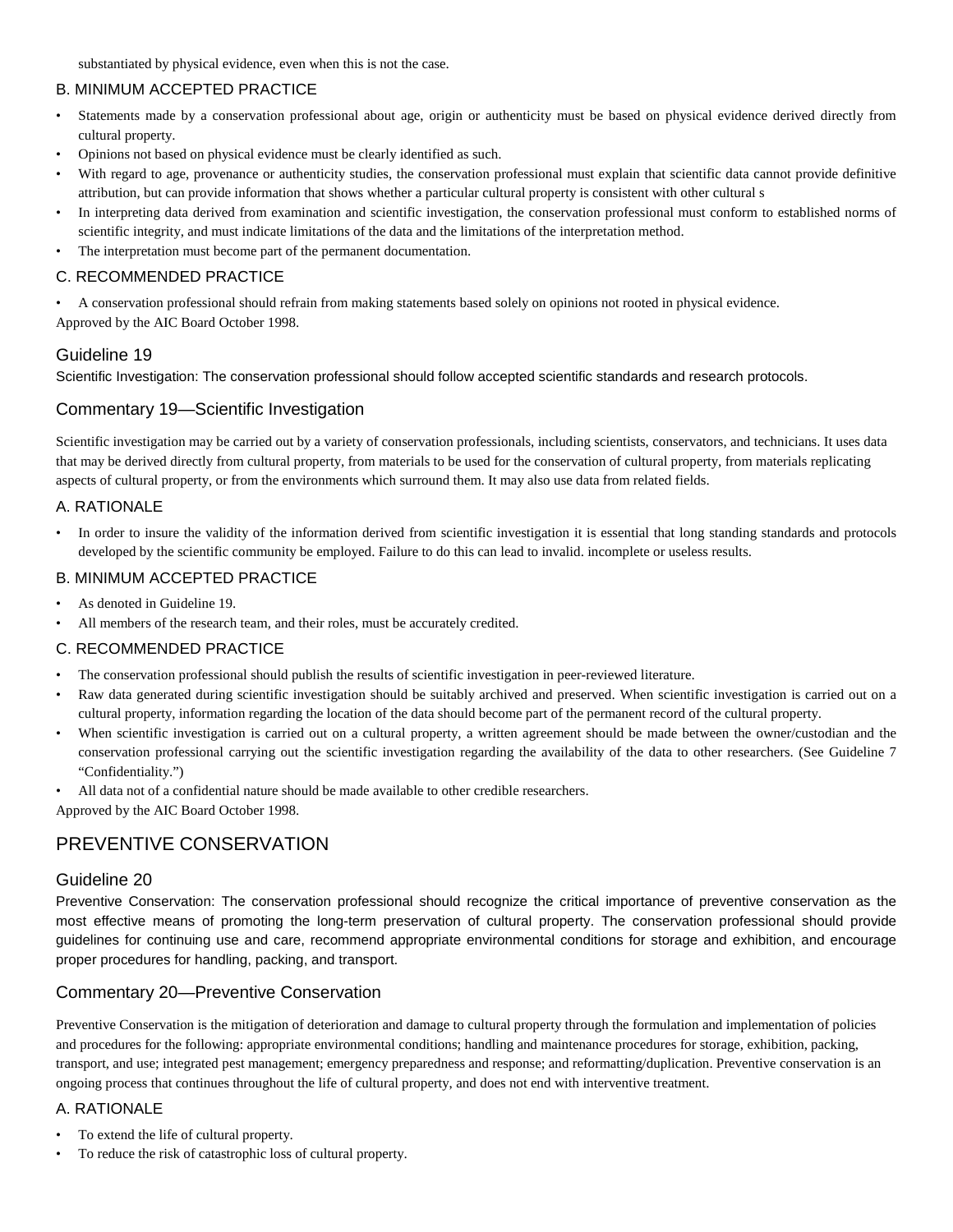- To defer, reduce, or eliminate the need for interventive treatment.
- To extend the effectiveness of interventive treatment.
- To provide a cost-effective method for the preservation of collections.
- To maximize impact of the conservation professional.
- To encourage the conservation professional to employ the broadest range of preservation strategies (e.g., risk management, long-range planning, site protection).
- To encourage the conservation professional to collaborate with others who have responsibility for the care of collections and cultural property (e.g., security and fire prevention personnel, facilities or site managers, collections managers, maintenance staffs).
- To encourage the participation of others in the preservation of cultural property.

### B. MINIMUM ACCEPTED PRACTICE

- Before considering interventive treatment, the conservator must consider whether preventive conservation options are more appropriate.
- In the process of developing and implementing preventive conservation, the conservation professional must collaborate with appropriate personnel.
- Before making recommendations for preventive conservation measures, the conservation professional must be conversant with the preservationrelated conditions (e.g., temperature, relative humidity, pests, light, pollutants, housing materials) in which the cultural property or collection currently exists.
- Because many preventive conservation actions are carried out by others, the conservation professional must be responsible for setting the standards under which these measures are carried out and for periodically reviewing their implementation. These standards must be in writing.
- The conservation professional must employ or recommend only those preventive conservation measures that are currently accepted practice in the profession.

### C. RECOMMENDED PRACTICE

- Recommendations for preventive conservation should be in written form and supported by illustrative material where appropriate (format and level of detail may vary). These should specify:
	- methods, procedures, and suitable materials;
	- personnel requirements and qualifications (e.g., for in-house staff, contractor, volunteer).
- Recommendations for preventive conservation should be integrated into an organization's operating procedures and be consistent with its longrange plans (for non-moveable cultural property, a Master Preservation Plan).
- Following treatment, recommendations for preventive conservation measures should be included in the treatment report.
- The conservation professional should participate in the education and training of others involved in preventive conservation.

#### D. SPECIAL PRACTICE

- Special cultural or contextual considerations may influence preventive conservation measures taken for a specific cultural property (e.g., sacred, contemporary, conceptual). In some cases a decision to allow deterioration to occur by avoiding certain preservation practices may be appropriate. Such decisions should be made only in collaboration with appropriate individuals connected with the cultural property.
- The relocation of immovable or site-specific cultural property should be used only as a "last resort" preventive conservation measure (e.g., when moving a building will prevent its destruction).

Approved by the AIC Board October 1997.

# TREATMENT

### Guideline 21

Suitability: The conservation professional performs within a continuum of care and will rarely be the last entrusted with the conservation of a cultural property. The conservation professional should only recommend or undertake treatment that is judged suitable to the preservation of the aesthetic, conceptual, and physical characteristics of the cultural property. When nonintervention best serves to promote the preservation of the cultural property, it may be appropriate to recommend that no treatment be performed.

### Commentary 21—Suitability

The understanding of what constitutes responsible care for cultural property has broadened as the conservation profession has matured. This has led to the recognition that there is a range of possible appropriate treatments for any one cultural property or collection of cultural properties, no one of which is the sole "correct" treatment. The choice of a suitable treatment results from a thoughtful and informed consideration by the conservator, working in collaboration with appropriate individuals connected with the cultural property.

#### A. RATIONALE

- To promote an open-minded, flexible approach on the part of the conservator.
- To encourage consideration of a broad spectrum of possible actions, ranging from no treatment to extensive intervention.
- To promote treatments that are responsive and appropriate to the condition and needs of the specific cultural property, and to the cultural property in its context.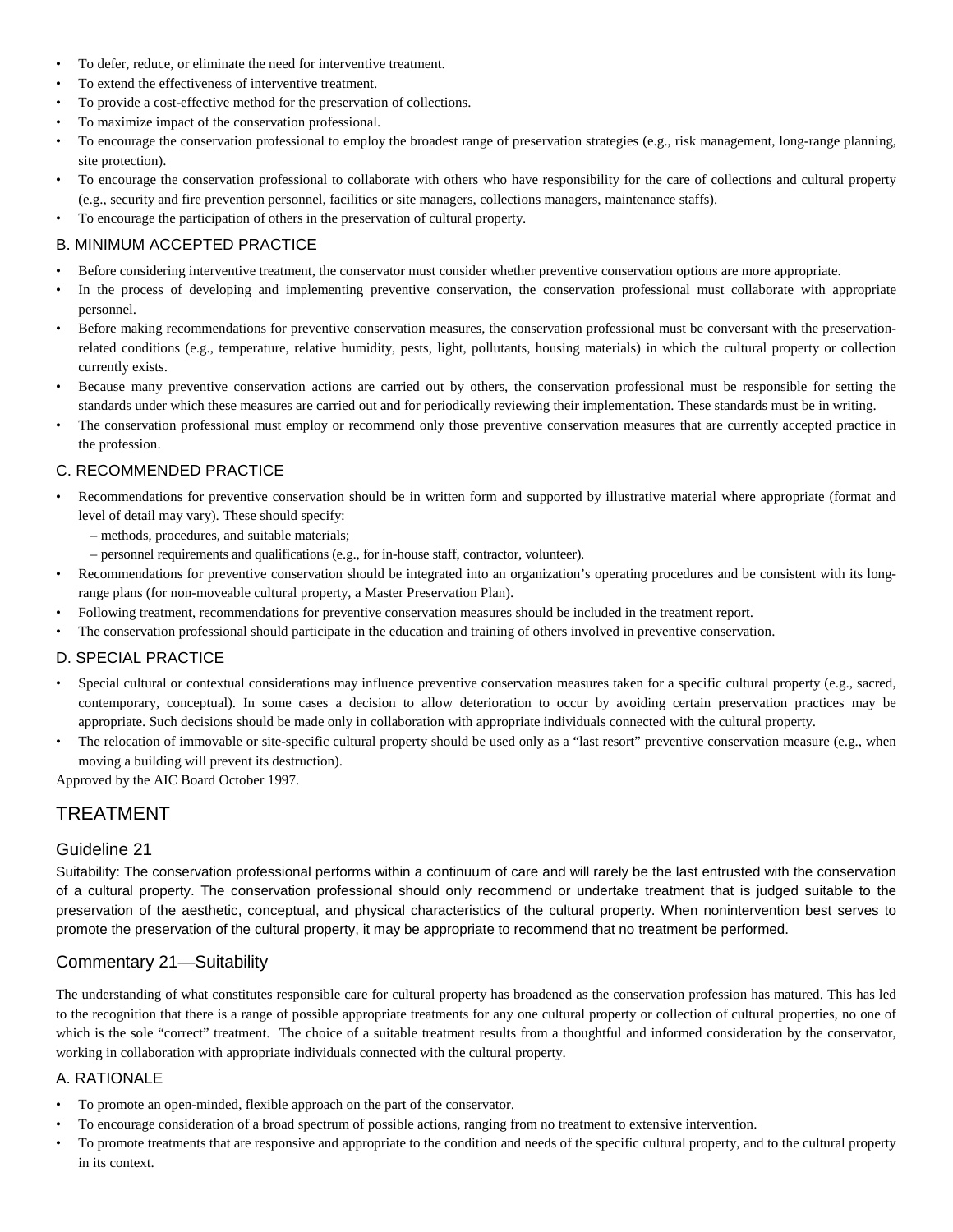- To promote treatments which anticipate possible future developments in the field while addressing the immediate needs of the cultural property.
- To discourage fad-driven or formulaic treatments.
- To prevent unnecessary treatment.
- To encourage consideration of other factors that may have a bearing on the choice of treatment, including limits of personal competence, available resources, owner/custodial/institutional priorities, exhibit or loan requirements, and cost.

#### B. MINIMUM ACCEPTED PRACTICE

- The primary goal of a suitable treatment is the preservation of the cultural property itself.
- In selecting a suitable treatment, the conservator must thoroughly consider the following:
	- the physical characteristics, condition, and specific needs of the cultural property;
	- context and use of the cultural property (historical, cultural, institutional, current, and anticipated);
	- the physical environment in which the cultural property will be located and the likelihood of continuing care;
	- the immediate and long-term consequences of treatment, including the effect on possible future examination, treatment, research, and use;
	- the potential risks of treatment to the cultural property weighed against the anticipated benefits;
	- limits of personal competence;
	- available resources, including personnel, facilities, equipment, and funds;
	- safety of treatment personnel, the environment, and the public.
- A suitable treatment addresses existing structural instability as the first priority.
- In selecting a suitable treatment, the conservator must first consider treatments that have been published in peer-reviewed literature and are currently accepted practice in the field. In special cases (see Commentary 22, Section D), other treatments may be considered, but they must be tested before general application.

#### C. RECOMMENDED PRACTICE

- When resources are limited, the conservator should consider a phased approach to the implementation of a treatment. Each phase may be completed as resources become available. Phased treatment is especially relevant to large-scale or complex projects and large collections.
- Treatments should be evaluated for suitability upon completion, and periodically over time. This process should be documented to provide information to the profession, and should be published when appropriate.

#### D. SPECIAL PRACTICES

- When appropriate (e.g., large-scale projects, unusual applications and situations) testing should be carried out on mock-ups or discrete, representative portions of the cultural property to determine suitability.
- When considering the treatment of large groups of similar objects (e.g., archaeological finds, archival collections, systematics collection), a representative sample of the group should be treated to confirm suitability, and an untreated control sample should be retained.

Approved by the AIC Board October 1997.

#### Guideline 22

Materials and Methods: The conservation professional is responsible for choosing materials and methods appropriate to the objectives of each specific treatment and consistent with currently accepted practice. The advantages of the materials and methods chosen must be balanced against their potential adverse effects on future examination, scientific investigation, treatment, and function.

#### Commentary 22—Materials and Methods

#### A. RATIONALE

- Some materials and methods used in the past have had a detrimental effect on cultural property, sometimes causing further deterioration and interfering with use of newly developed analytical techniques and treatments. Often the selection of materials and methods was formulaic, and not made on the basis of appropriateness to the individual cultural property being treated. It is therefore important that materials and methods be chosen that both meet the specific needs of the cultural property being treated and take into consideration the future availability of better analytical and treatment techniques.
- Using materials and methods that are consistent with "currently accepted practice" will help the conservation professional to avoid the adoption of insufficiently tested materials and methods and to determine whether the use of existing materials and methods is appropriate in new treatment situations. Materials and methods become recognized as currently accepted practice through appropriate testing and publication in peer-reviewed literature. This process provides an understanding of the characteristics and properties of the materials and methods, especially their aging properties. Although selecting only those materials and methods that are "accepted" limits the conservation professional's repertoire, it enhances the possibility of successful future retreatment or analysis.

#### B. MINIMUM ACCEPTED PRACTICE

• Currently accepted practice is not static. Because of the changing and advancing nature of knowledge and practice in the field, all conservation professionals must continue to review the literature, monitor and review past treatments, and share with colleagues their experiences — both practical and experimental — through discussion and publication.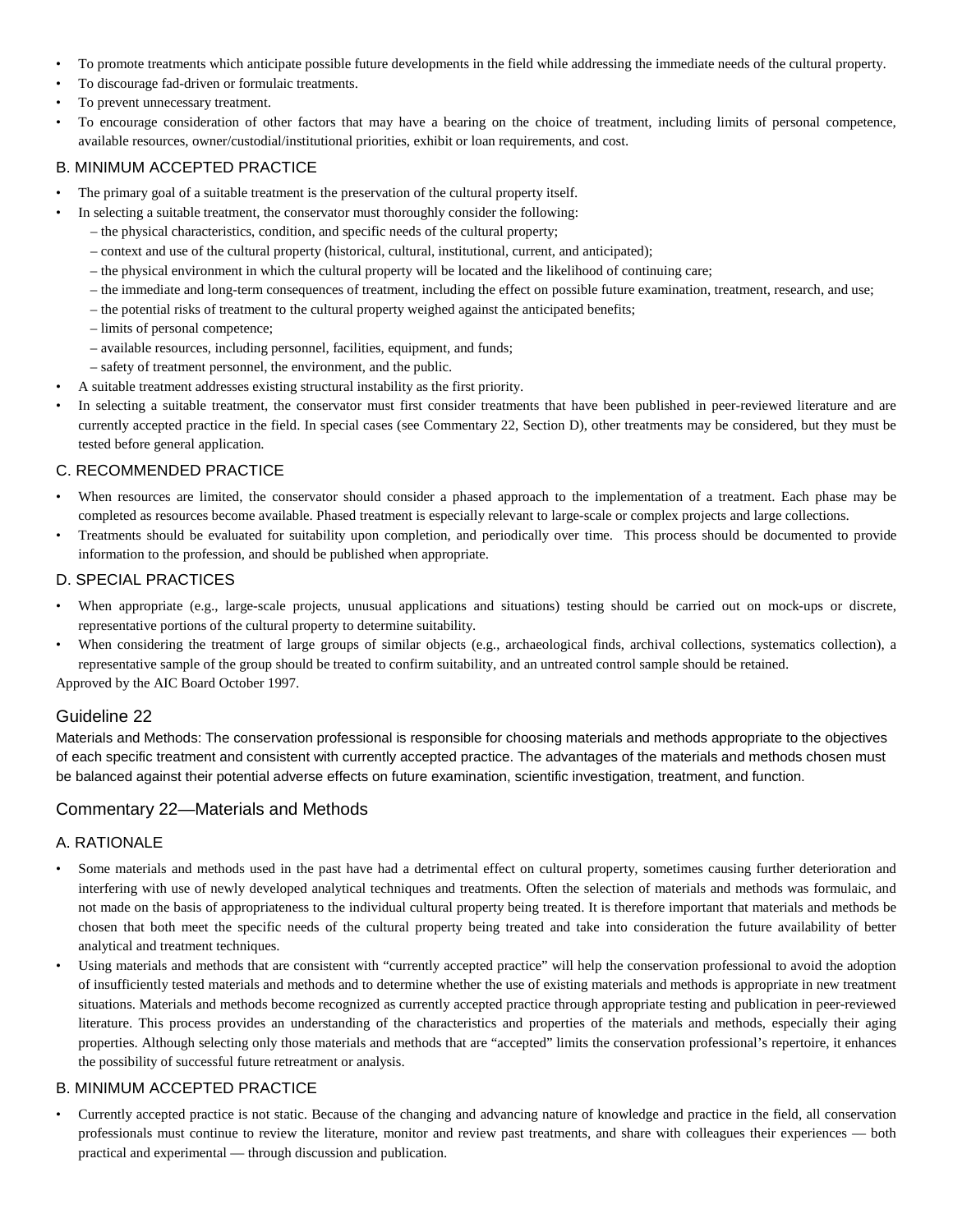- The goals of treatment must be clearly defined so that appropriate methods and materials can be chosen. The materials chosen must be:
	- chemically and physically compatible with the cultural property;
	- distinguishable from the materials of the cultural property (see Commentary 23, Section B);
	- removable with the least damage to the cultural property when removing the material becomes necessary;
	- the most chemically and physically stable of those appropriate; and
	- should not preclude retreatment or future analysis of the cultural property.
- The methods chosen must be within the range of competence of the conservation professional. If an appropriate method does not fall within the competency of the conservation professional, then the treatment of the cultural property should be referred to a properly qualified conservation professional.
- When no currently accepted material or method is available, treatment must be deferred and preventive conservation approaches used to stabilize the cultural property.
- The conservation professional must distinguish among those materials and methods that are part of currently accepted practice, those that have been superceded, and those which are still experimental. Materials and methods become part of currently accepted practice through:
	- replicable research;
	- objective review of past practices;
	- professional consultation and open discussion at professional meetings;
	- industrial information (e.g., ASTM, ANSI); and
	- publication in peer-reviewed literature.
- Where the wholesale application of a material or method to cultural property is contemplated, testing must be conducted on a small, unobtrusive section of the cultural property, or on mock-ups.
- Representative samples of original material of the cultural property removed during treatment must be retained with the cultural property, in a file, or with the owner/custodian.
- All material removed from the cultural property must be documented.

#### C. RECOMMENDED PRACTICE

- When considering a newly published or unfamiliar material or method, the conservation professional should become informed through discussion with colleagues, personal education, field testing, and consultation with other appropriate professionals.
- Conservation professionals should be conservative in embracing the use of new materials and methods, and it is their responsibility to understand the consequences involved in their use.
- Conservation professionals should participate in experimental evaluation of materials and methods in the laboratory or in field tests using mockups or original materials commonly considered to be historically, culturally, and aesthetically insignificant. The experimental use of materials and methods on significant cultural property is a topic requiring further discussion and debate within the field.
- Representative samples of significant non-original material of the cultural property removed during treatment should be retained with the cultural property, in a file, or with the owner/custodian.

#### D. SPECIAL PRACTICE

- In emergency situations, when there is a possibility of imminent loss of the cultural property, it may be necessary to use materials or methods which are not currently accepted practice.
- In situations where there is active deterioration and preventive conservation measures will not prevent imminent loss, it may be necessary to use experimental materials or methods.
- When treating certain sacred objects, it may be necessary to employ traditional materials and methods that may not be recognized as currently accepted practice.
- In some circumstances it may be advisable to employ materials and methods that are sustainable by local communities, even if they are not recognized as currently accepted practice.
- In some cases it may be necessary to use materials indistinguishable from the original materials of the cultural property (e.g., hide glue, wheat starch paste, lime mortar, gold leaf). These cases require more extensive documentation.
- In situations where materials will not be removable from a cultural property (e.g., consolidants), where there will be substantial chemical alteration of the cultural property (e.g., image enhancement of photographs, bleaching, patination), or where the cultural property will be used, thus requiring more robust materials (e.g., carriages, automatons, industrial machines, books), most careful consideration should be given to the choice of materials and methods, in collaboration with the owner/custodian. These situations require more extensive documentation.
- If it is not feasible to retain all removed material, representative samples should be retained and well documented.

Approved by the AIC Board October 1997.

#### Guideline 23

Compensation for Loss: Any intervention to compensate for loss should be documented in treatment records and reports and should be detectable by common examination methods. Such compensation should be reversible and should not falsely modify the known aesthetic, conceptual, and physical characteristics of the cultural property, especially by removing or obscuring original material.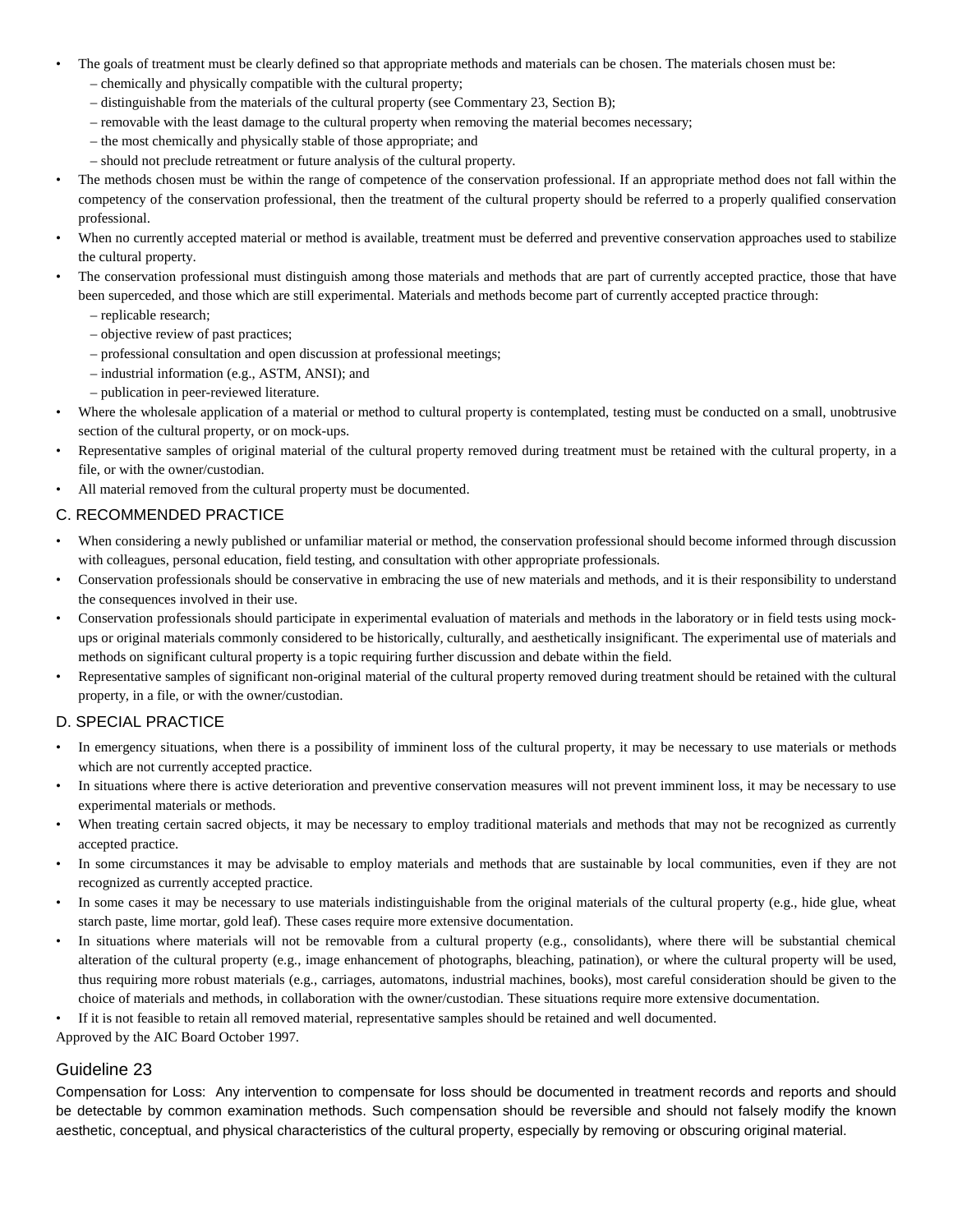# Commentary 23—Compensation for Loss

This guideline refers to physical loss to the material of a cultural property or loss of original appearance through chemical change. Loss may have a structural and/or visual effect. The baseline for determining the nature and extent of loss is the point at which the cultural property was generally accepted as completed, although compensation need not return the cultural property to this state. The original completed state (what the artist/maker actually did) takes precedence over the artist's/maker's original intent in guiding the nature and extent of compensation for loss.

#### A. RATIONALE

To restore:

- structural stability;
- visual unity; and/or
- function and use.

To facilitate the understanding and appreciation of the cultural property. (e.g., sounds of a musical instrument, shape of a broken vase, movement of an automaton).

Compensation for loss must be detectable because:

- the viewer may otherwise be deceived as to the nature and extent of compensation, and the condition of the cultural property, which may affect evidential and monetary value; and
- conservation professionals must be able to differentiate between original material and later additions when carrying out research and treatment

Compensation for loss must be reversible because:

- more appropriate materials used for compensation may become available;
- compensation is the aspect of treatment most often based on supposition;
- new information may indicate that the compensation should be modified;
- taste and fashion in presentation will change; and
- damage to the cultural property is minimized during retreatment.

### B. MINIMUM ACCEPTED PRACTICE

Compensation must be documented in written and graphic form. Location of compensation and materials used must be clearly identified.

Compensation must be detectable using at least one common examination method. These methods (as employed by conservation professionals) are presently considered to include:

- examination in visible light;
- examination in UV radiation; and
- examination under low-power magnification.

Compensation must be reversible, using chemical and/or mechanical methods that will not adversely affect the remaining original material, unless this jeopardizes structural stability. An isolating layer often facilitates reversibility.

• While all compensation covers some original material, compensation must cover as little of the original surface as possible.

#### C. RECOMMENDED PRACTICE

- The method of detecting and the means of reversing the compensation should be specified in the documentation.
- Compensation should be detectable by the educated viewer.
- If compensation is so extensive that it forms a substantial portion of the cultural property, then the compensation should be visually apparent to all viewers. In some cases, where long-standing traditional compensation techniques produce results that are not readily apparent (e.g., tapestry re-weaving, replacement carvings, furniture veneers), then thorough documentation is especially important.
- If compensation is based on supposition because sufficient historical documentation or contextual evidence is unavailable, then compensation should be readily apparent to all viewers.
- In some cases a better aesthetic result may be achieved by compensation that removes or covers substantial original material or surface. However, the conservation professional should select a method of compensation that favors retention of original material over marginal aesthetic improvement.
- Significant non-original material that is removed prior to compensation should be documented, and representative samples should be retained.
- Materials used for compensation should be clearly distinguished, physically or chemically, as an addition (e.g., dots on replacement shells, stamps on new watch parts, barium in gesso fills, marks on replacement windows).

#### D. SPECIAL PRACTICES

- In the treatment of contemporary cultural property, the aesthetic requirements of the maker/artist may necessitate compensation practices that sacrifice original material and surface to obtain a specified result. The conservation professional should document the rationale for such a treatment.
- Compensation for losses to some sacred and ceremonial cultural property of living cultures may require more extensive intervention to restore conceptual meaning. The conservation professional should document the rationale for such treatments.
- Some compensation processes may not be reversible. These include: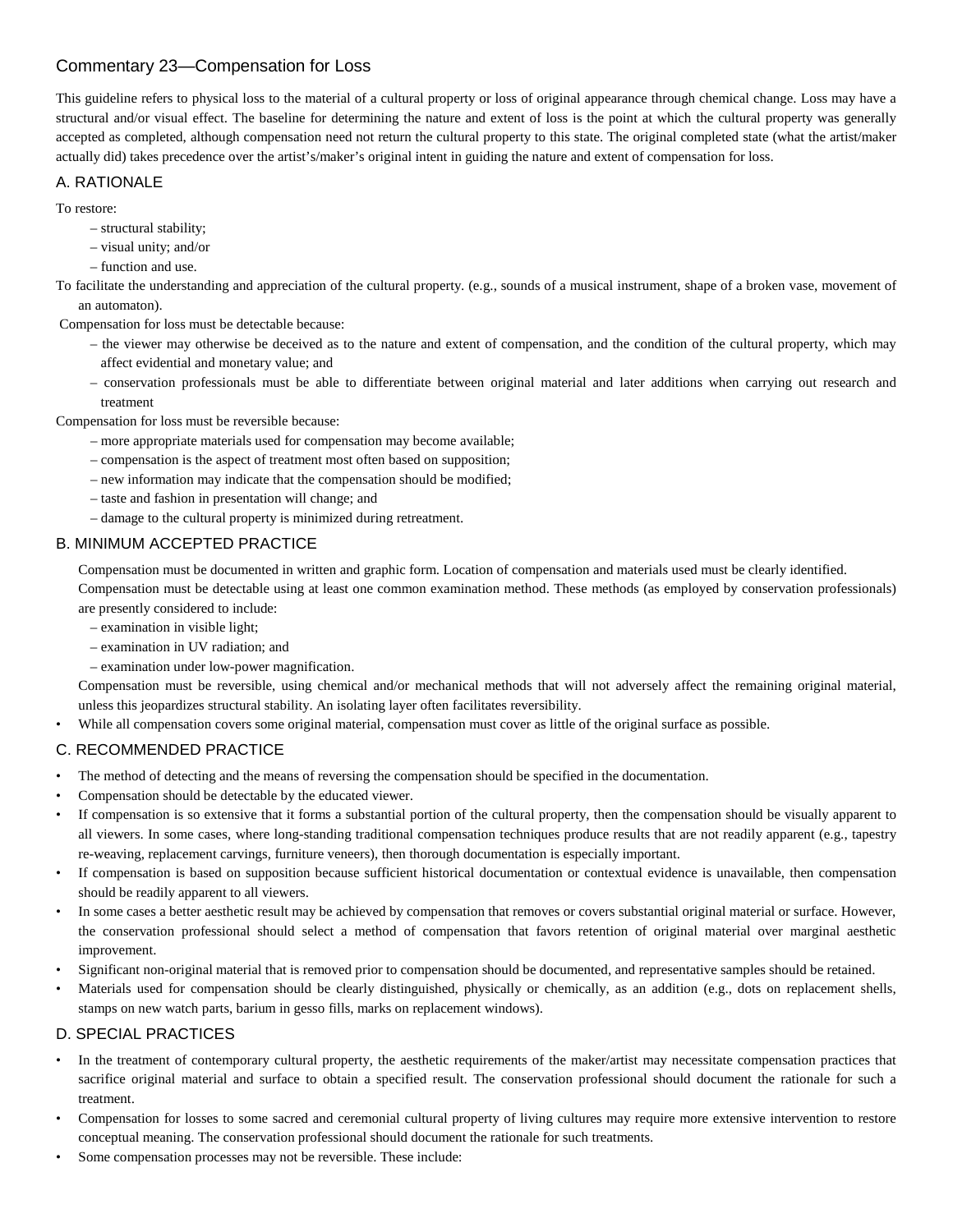- repatination;
- redying;
- chemical enhancement of photographs;
- inpainting of watercolors on paper;
- epoxy fills; and
- replastering of walls and the application of cementitious materials.

These compensation processes should not be used until all reversible options have been considered. The rationale for the use of non-reversible processes should be well-documented.

- If compensation is so extensive that it covers a substantial portion of the original surface, a representative example of the historic surface(s) should be retained in situ (e.g., architectural finishes, repatination).
- In some cases (e.g., period rooms, vehicles, monuments) where the surface is very badly damaged or substantially covered, the cost of retaining or revealing the surface may be prohibitive. Although the conservation of original surface is usually of paramount importance, in such cases as much of the original surface as possible should be retained and isolated even if it is to be completely overpainted.
- In some instances the use of a new material that obscures or replaces the original surface may be necessary (e.g., leaf casting, repatination, architectural finishes), and may not be detectable by common examination methods. Documentation of the original surface is essential, and photographs (e.g., before and after treatment) and other graphic documentation must show the extent of compensation. The rationale for the sacrifice of original surface should also be well-documented.

Approved by the AIC Board October 1997.

# **DOCUMENTATION**

### Guideline 24

Documentation: The conservation professional has an obligation to produce and maintain accurate, complete, and permanent records of examination, sampling, scientific investigation, and treatment. When appropriate, the records should be both written and pictorial. The kind and extent of documentation may vary according to the circumstances, the nature of the object, or whether an individual object or a collection is to be documented. The purposes of such documentation are:

- to establish the condition of cultural property;
- to aid in the care of cultural property by providing information helpful to future treatment and by adding to the profession's body of knowledge;
- to aid the owner, custodian, or authorized agent and society as a whole in the appreciation and use of cultural property by increasing understanding of an object's aesthetic, conceptual, and physical characteristics; and
- to aid the conservation professional by providing a reference that can assist in the continued development of knowledge and by supplying records that can help avoid misunderstanding and unnecessary litigation.

### Commentary 24—Documentation

### A. RATIONALE

(as denoted in *Guidelines for Practice* 24)

### B. MINIMUM ACCEPTED PRACTICE

- The obligation to produce documentation cannot be waived for any reason.
- All records should include:
	- the purpose of the documentation;
	- the name of the documentor;
	- the date of the document.

• A written record should be made any time that cultural property is examined, analyzed, sampled, treated, altered, and/or damaged and when cultural property is temporarily under the care or study of the conservation professional. Formats of these written records may vary from complete narratives to annotated graphics. Records may be combined where appropriate. This written record must include information that uniquely identifies the cultural property. Examples of such information are:

- accession number, registration number, or street address;
- owner/custodian;
- maker/origin;
- subject/title/scientific classification;
- measurements;
- marks/labels/prominent site features;
- date of creation;
- site location and boundaries.

• All components of the documentation (written and graphic) should be clearly labeled to identify them as part of this record. For digital files, such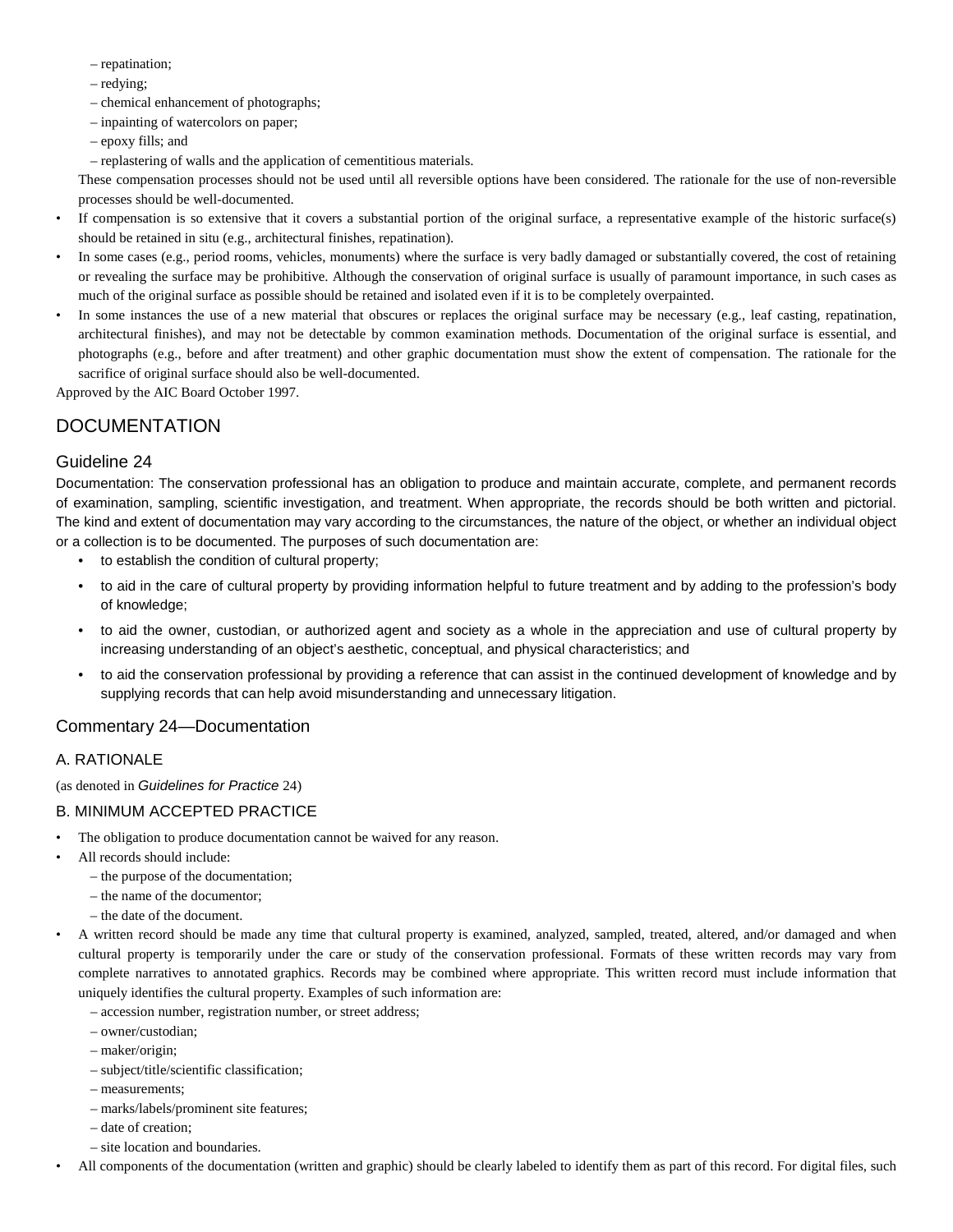identifying information can be added to the file's metadata for clarification. *The AIC Guide to Digital Photography and Conservation Documentation* provides recommendations on the use of metadata for digital image files. Media containing digital files should also be appropriately marked externally to indicate the content.

• In determining appropriate format for and content of documentation, the conservation professional should follow recommendations developed by AIC specialty groups and may also wish to consult an attorney.

### C. RECOMMENDED PRACTICE

- In determining the extent of documentation (both written and graphic), the conservation professional, in consultation with the owner/custodian, should consider the nature of the conservation activity, the significance of the cultural property, available resources, and any relevant legal requirements.
- In written documentation and labeling of graphic documentation, the conservation professional should use terminology generally accepted within the profession and should amplify the record as necessary to make it understandable to the owner/custodian.
	- Associated records (e.g., previous conservation documents, curatorial records, Historic Structure Reports, excavation reports) should be incorporated into or cited in the documentation created.

#### D. SPECIAL PRACTICES

- Certain circumstances may affect the extent or form of documentation as described above. Among these are:
	- disaster response;
	- impending destruction;
	- emergency treatment;
	- minor remedial treatment;
	- mass treatment (i.e., identical or similar routine treatment carried out on batches of collection materials);
	- collection assessments and surveys;
	- preventive care/cyclical maintenance.

Approved by the AIC Board September 2008.

### Guideline 25

Documentation of Examination: Before any intervention, the conservation professional should make a thorough examination of the cultural property and create appropriate records. These records and the reports derived from them must identify the cultural property and include the date of examination and the name of the examiner. They also should include, as appropriate, a description of structure, materials, condition, and pertinent history.

### Commentary 25—Documentation of Examination

#### A. RATIONALE

- To record information obtained through direct observation and testing concerning the materials, structure, history, current condition, and environment of the cultural property.
- This record:
	- preserves information that may be obscured or lost through use, during treatment, or over time;
	- establishes a benchmark against which to assess change of the cultural property through use, during treatment, or over time;
	- articulates the need for conservation measures (e.g., treatment, preventive care);
	- serves as a reference for additional study or decision making (e.g., acquisition, exhibition, loan, site management planning, scholarly research);
	- facilitates communication about the nature, care, deterioration patterns, and use of the cultural property.

- While the form of the record of examination may vary as appropriate (e.g., laboratory notes, annotated photographs, checklist, work log), it must include:
	- information required in Commentary 24, Section B;
	- data obtained through direct observation and testing (distinguish clearly between observation and interpretation);
	- notation of accessory materials or associated elements (e.g., components of cased photographs, dependencies/outbuildings, stretchers and frames, mounts and fixtures, original housings);
	- the purposes and circumstances of the examination that place the record in context;
	- methods of examination and testing.
- If examination is in preparation for treatment, the record of examination must also document in written form:
	- present condition, especially those aspects that are to be addressed by the treatment;
	- evidence of past treatment, including references to documentation of previous conservation activities related to the cultural property.
- If examination is in preparation for treatment whereby the appearance of the cultural property may change, the record of examination must also include dated graphic documentation that illustrates: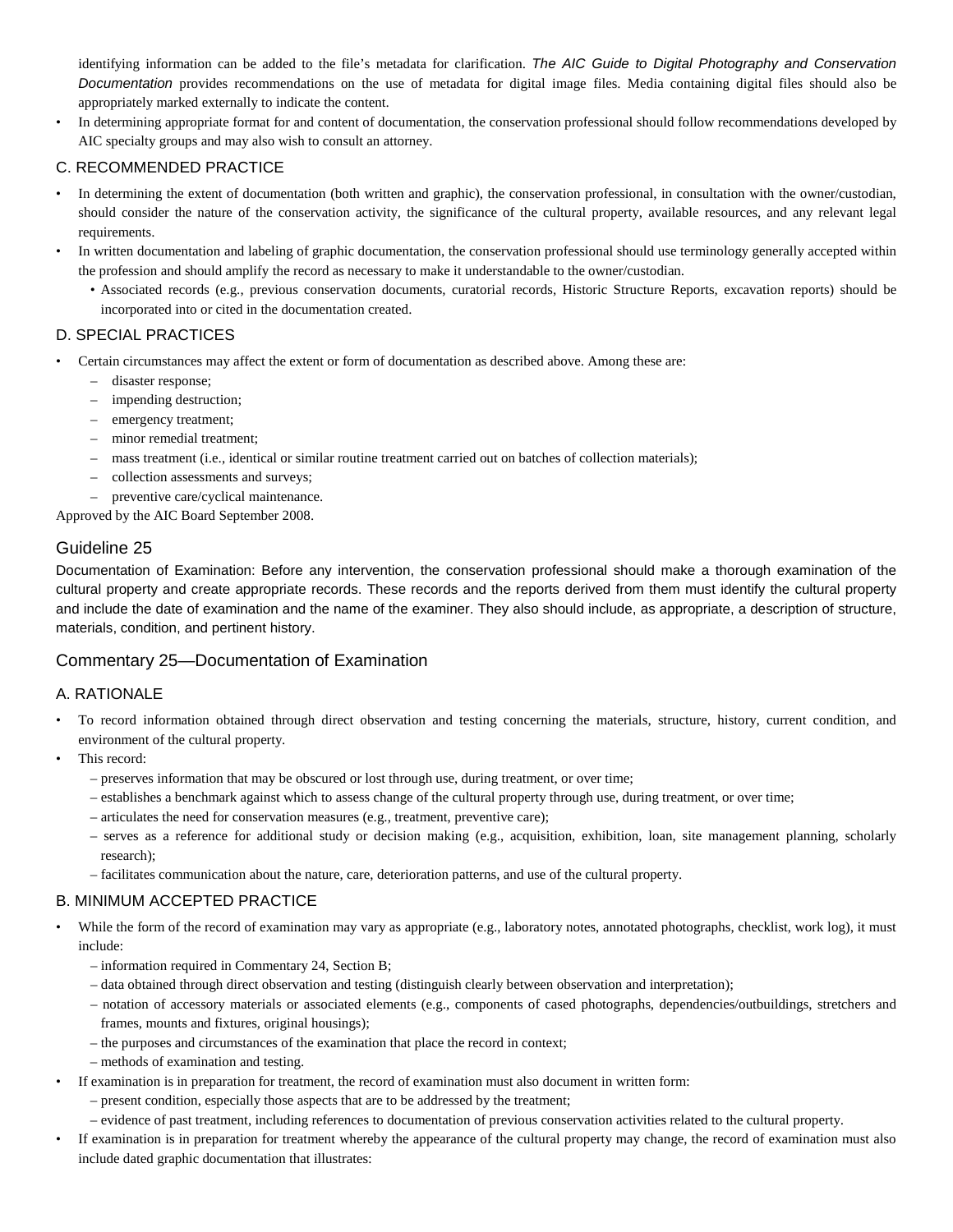– present condition, especially those aspects that may be altered by the treatment (e.g., "before-treatment" photograph).

### C. RECOMMENDED PRACTICE

- All examination records should include:
	- graphic documentation (e.g., photographs, diagrams, drawings, architectural plans) necessary to illustrate condition and relevant details accurately;
	- information that uniquely identifies the cultural property (see Commentary 24, Section B).
- Graphic documentation should include:
	- size scales, as appropriate.
- Photographs should include:
	- color and gray scales;
	- a light direction indicator;
	- photogrammetric and point-of-view indicators, if required.
- The conservator should endeavor to consult all available documentation of conservation activities related to the cultural property.

### D. SPECIAL PRACTICES

- Certain situations may require less documentation of examination. Nevertheless, documentation must always identify the cultural property being examined, and must include the name of the examiner and the date of examination.
- These situations include:
	- Emergencies that may require intervention before examination can be fully recorded. Some record (e.g., audiotape, videotape, field notes) should be made at the time of intervention so that accurate documentation can be made when circumstances permit.
	- Examination of large groups of similar objects/elements (e.g., archaeological finds, library collections, systematics collection) for which documentation may be for the group as a whole. Unique conditions of individual objects/elements should also be documented.
	- Surveys, when representational documentation and/or group reports may be used. If all objects/elements in the surveyed collection or site are not examined, the sample size and methodology for selection (systematic, random, haphazard) should be stated.
	- Examination of an object/element made of many similar components (e.g., book, feather cloak, balustrade), when documentation may be for the object/element as a whole. Unique conditions of individual components should also be documented. For example, for books, photographic documentation may include: binding, title page or colophon, a representative opening in the text, and representative damage.
	- Examination of components (e.g., windows of a building, wheels of a railroad engine) of a large, complex cultural property, when documentation may be limited to representative examples, but the representative examples must be located and identified.
	- Examination of cultural property in situations of heightened risk (e.g., transport, loan, or proximity to construction zone), when documentation may concentrate on features that may change or conditions that may cause concern.
	- Routine maintenance, where limited examination (e.g., visual inspection) is carried out in preparation for routine activities (documentation of examination may not be necessary in such cases).

Approved by the AIC Board October 1996.

### Guideline 26

Treatment Plan: Following examination and before treatment, the conservation professional should prepare a plan describing the course of treatment. This plan should also include the justification for and the objectives of treatment, alternative approaches, if feasible, and the potential risks. When appropriate, this plan should be submitted as a proposal to the owner, custodian, or authorized agent.

### Commentary 26—Treatment Plan

#### A. RATIONALE

- To organize the thinking of the conservator in planning a full course of treatment.
- To clarify the goals of treatment and the sequence of steps necessary to reach them.
- To help ensure that relevant logistical factors are considered (e.g., time, materials, cost, facilities).
- This treatment plan:
	- serves as a basis of communication and discussion between the conservator and custodian/owner, regarding expectations, potential benefits, costs, and risks;
	- provides a clear statement to the custodian/owner of the proposed treatment and may serve as the basis for both a scope-of-work and a contract;
	- serves as a basis of communication with colleagues.

- The treatment plan must be put into written form.
- The treatment plan must include: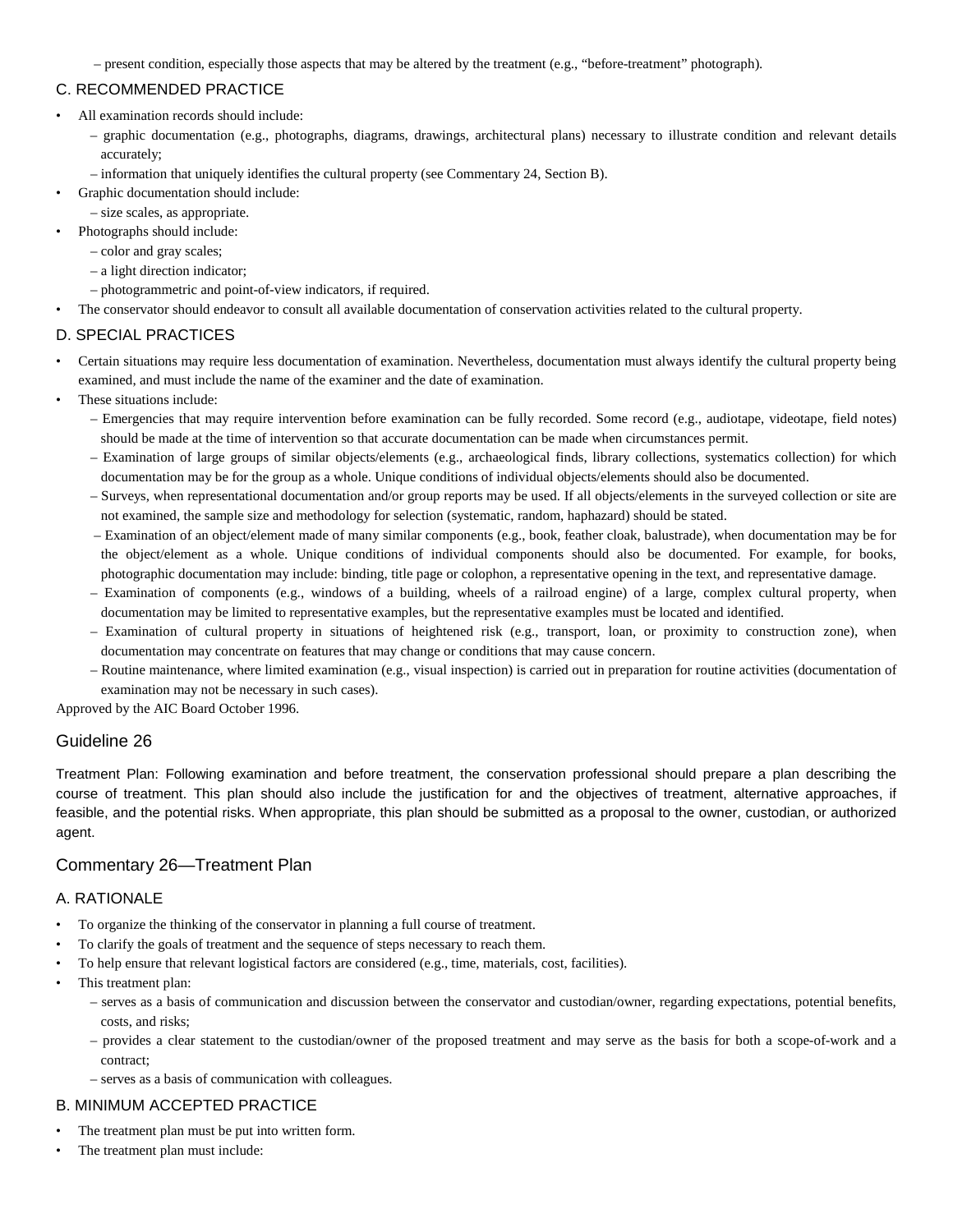- the information required in Commentary 24, Section B;
- proposed course of treatment;
- materials to be used;
- time estimate;
- cost estimate, if used as a basis for contract.
- Unless a previous written understanding exists between the conservator and the owner/custodian concerning responsibilities for treatment decisions (e.g., job description, general letter of understanding, contract), the treatment plan, with accompanying examination report, must be presented to the owner/custodian for written approval. Similar approval must be obtained for significant revisions to, or deviations from, the approved treatment plan.
- If the custodian is not also the owner, the conservator must establish that the custodian has the authority to approve the treatment plan.

#### C. RECOMMENDED PRACTICE

- Even if a previous written understanding exists, written approval for the treatment should be obtained. If only verbal approval has been obtained, such approval should be noted in the conservator's records.
	- The written treatment plan should include:
		- the minimum requirements cited above;
		- objectives and limitations of the treatment;
		- benefits and risks;
		- general description of the properties of materials to be used;
		- alternatives to the proposed treatment, if appropriate;
		- statement that information revealed during treatment may require minor variations from the approved treatment plan.
- When a partial treatment is necessary before the complete course of treatment can be determined, a written plan for this partial treatment should be prepared and approval obtained from the owner/custodian.
- For long-term or large-scale projects, special consideration should be given to documenting the decision-making process that underlies the treatment plan.
- If the approved treatment is to be carried out by someone other than the conservator who prepared the treatment plan, then significant changes to the plan should be approved by the original conservator.

### D. SPECIAL PRACTICES

- Emergencies may require intervention before a treatment plan can be prepared and/or approved (see Commentary 24, Section D).
- Treatment plans for large groups of similar objects/elements (e.g., archaeological finds, library collections, systematics collection) may be for the group as a whole. Significant variations for individual objects/elements should be indicated.
- Treatment plans for an object/element made of many similar components (e.g., book, feather cloak, balustrade) may be for the object/element as a whole. Significant variations for individual components should be indicated.
- Treatment plans for components (e.g., windows of a building, wheels of a railroad engine) of a large, complex cultural property may be limited to the components.
- For routine maintenance and minor remedial treatment, a general statement of procedures or policy may substitute for a treatment plan.
- Approved by the AIC Board October 1996.

### Guideline 27

Documentation of Treatment: During treatment, the conservation professional should maintain dated documentation that includes a record or description of techniques or procedures involved, materials used and their composition, the nature and extent of all alterations, and any additional information revealed or otherwise ascertained. A report prepared from these records should summarize this information and provide, as necessary, recommendations for subsequent care.

### Commentary 27—Documentation of Treatment

#### A. RATIONALE

- To ensure that information about the treatment and information obtained during that treatment are preserved.
- Dated documentation (e.g., laboratory notes, photographs, work logs) and the report prepared from these records:
	- document procedures used during treatment, and variations from the treatment plan;
	- document materials added to or removed from the cultural property;
	- document changes in the cultural property as a result of treatment, including its state after treatment;
	- document new information about the cultural property;
	- serve to prevent unnecessary future analysis and treatment;
	- serve as a basis for planning future treatments of the cultural property, including preventive care;
	- serve as a basis for evaluating the safety and efficacy of materials, techniques, and procedures;
	- provide evidence of the actions of the conservation professional.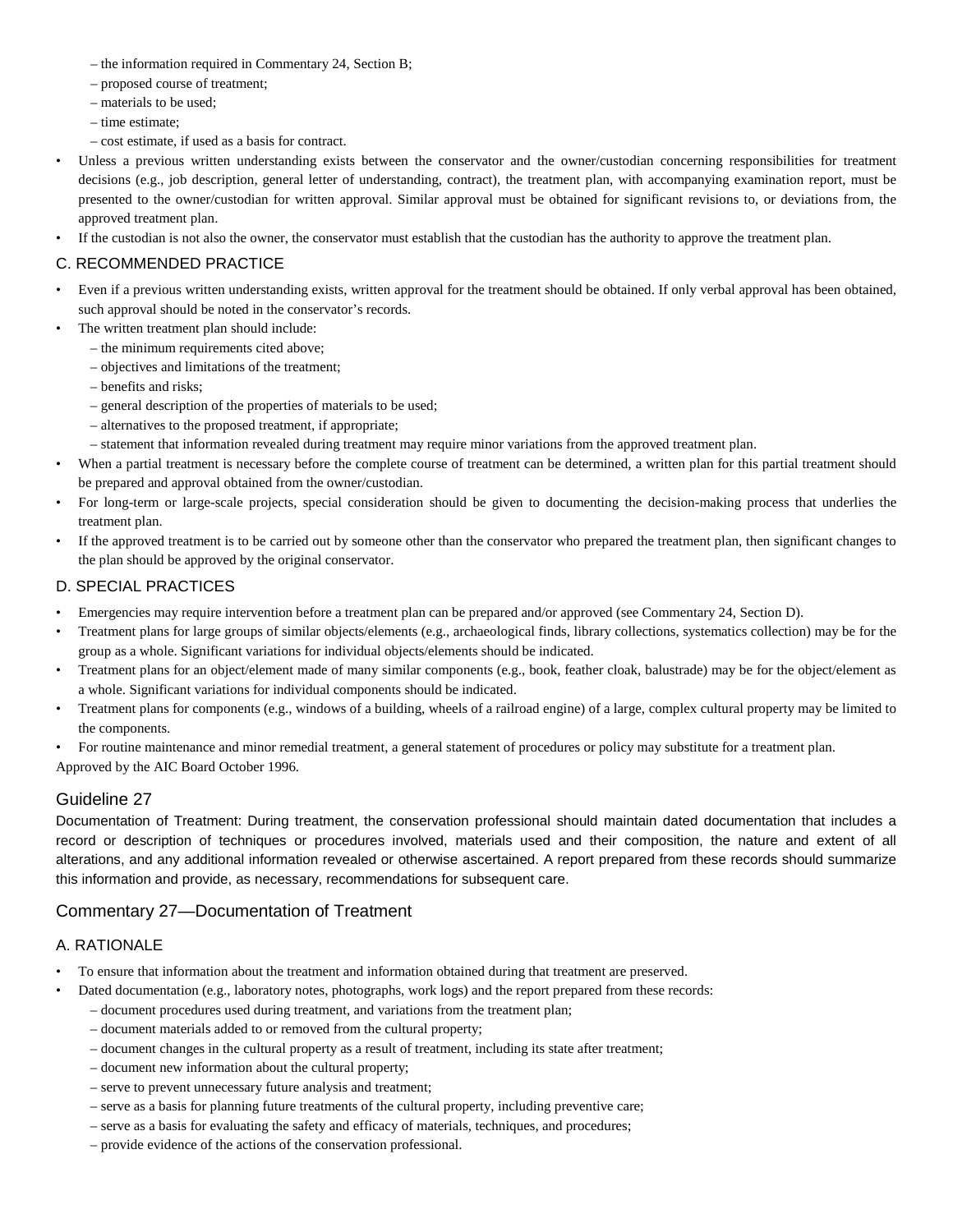### B. MINIMUM ACCEPTED PRACTICE

- A dated record of all treatment actions and the name(s) of those performing those actions must be maintained during the course of treatment. The form of this record may vary as appropriate (e.g., laboratory notes, annotated photographs, work log). Information recorded only on audiotape, videotape, or computer must be transferred to hard copy in a timely manner.
- In addition to dated graphic documentation produced during examination (e.g., "before-treatment" photograph, see Commentary 25, Section B), dated graphic documentation must be produced to record:
	- all aspects revealed during treatment that will be obscured after treatment (e.g, "during treatment" photograph);
	- the final appearance of the cultural property after treatment (e.g., "after treatment" photograph).
	- A treatment report must be prepared from these records. While the form of this treatment report may vary, it must include:
	- name of conservator responsible for the treatment;
		- date of report;
		- date of completion of treatment;
		- information that uniquely identifies the cultural property (see Commentary 24, Section B);
		- accurate and complete description of all procedures used;
		- deviations from the proposed treatment;
		- a list of all added materials that remain with the cultural property after treatment, cited by manufacturer and proprietary name, and, if known, by chemical name or composition;
		- composition of materials used in treatment that do not become part of the cultural property but may have a bearing on future examination, maintenance, and treatment (e.g., cleaning agents, solvents, bleaching agents, surfactants, enzymes, electrolyte solutions, poultices) which also must be listed in the log and included in the report. (Sources of these materials, cited by manufacturer and proprietary name, and by chemical name or composition (if known) should be included where appropriate.)
		- description of material removed during treatment or obscured by treatment;
		- new information about the cultural property revealed during treatment;
		- all appropriate dated graphic documentation (e.g., "before-treatment," "during-treatment," "after-treatment" photographs).

### C. RECOMMENDED PRACTICE

- Treatment procedures and materials considered, but not chosen, should be discussed in the treatment report, particularly if the reasons for their rejection may aid in future treatment decisions.
- Treatment procedures undertaken but limited in application by time, by circumstance, or by the characteristics of the cultural property should be discussed in the treatment report.
- Recommendations should be made for subsequent preventive care and maintenance.
- All graphic documentation should include:
	- information that uniquely identifies the cultural property;
	- date;
	- size scale.
- In addition to the above, all photographic documentation should include:
	- color and gray scales;
	- a light direction indicator;
	- photogrammetric and point-of-view indicators, if required.
- So that changes in the appearance of the cultural property due to treatment are accurately depicted, graphic documentation produced for comparative purposes should be produced under conditions that minimize variations in illumination, image size, background, point of view, etc.
- Assisting conservators, other conservation professionals, consultants, and contractors should be cited in the treatment report.
- A summary of the treatment time and costs may be included.

### D. SPECIAL PRACTICES

- During emergencies, a log should be maintained as circumstances permit (see Commentary 24, Section D). A complete treatment report must be prepared subsequently.
- Treatment logs for large groups of similar objects/elements (e.g., archaeological finds, library collections, systematics collection) should record the general treatments and any variations. The treatment report may cover the group as a whole, but variations applied to individual objects/elements should be stated. Graphic documentation may be of representative objects/elements and treatments.
- Treatment logs and reports for an individual object/element made of many similar components (e.g., books, feather cloaks, balustrade) should record variations applied to individual components. Graphic documentation may be of representative components.
- Treatment logs and reports for components (e.g., windows of a building, wheels of a railroad engine) of a large, complex cultural property may be limited to the components treated, but the components must be clearly located and identified.
	- For minor remedial treatment, brief notes may suffice for a treatment log and report, but they must include:
	- information that uniquely identifies the cultural property;

– date;

– name of person performing treatment;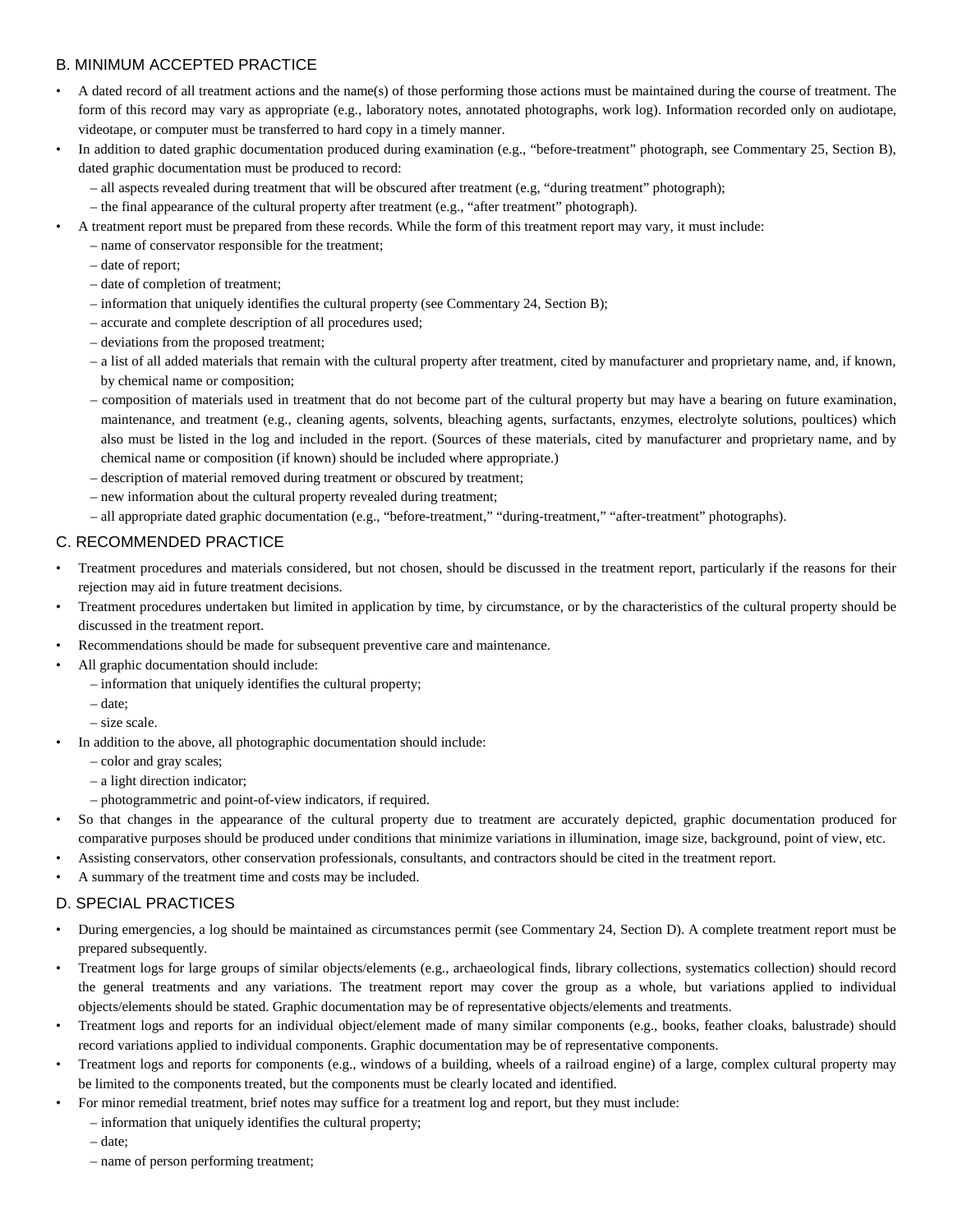– a general description of treatment.

- Routine maintenance procedures (e.g., dusting, refoldering documents) covered by written policy, additional documentation may not be required.
- Experimental, unusual, and high-risk treatments may require more extensive documentation.
- Decision-making processes crucial to understanding the treatment of the cultural property should be documented. Approved by the AIC Board October 1996.

### Guideline 28

Preservation of Documentation: Documentation is an invaluable part of the history of cultural property and should be produced and maintained in as permanent a manner as practicable. Copies of reports of examination and treatment must be given to the owner, custodian, or authorized agent, who should be advised of the importance of maintaining these materials with the cultural property. Documentation is also an important part of the profession's body of knowledge. The conservation professional should strive to preserve these records and give other professionals appropriate access to them, when access does not contravene agreements regarding confidentiality.

### Commentary 28—Preservation of Documentation

### A. RATIONALE

- Documentation is an integral part of the conservation process; therefore, it must be preserved so that the information it contains is later available to conservators and others.
- For a specific cultural property, documentation may be used to:
	- evaluate the cultural property's present condition;
	- plan its further treatment;
	- expand appreciation and understanding of it;
	- study it even if it is lost, destroyed, or otherwise made inaccessible.
- More generally, the documentation may be used to:
	- evaluate treatment methods and materials;
	- support scholarly research;
	- provide a record of "current accepted practice";
	- study the history of the conservation profession and the thought processes and rationales applied to the care of cultural property.
- Documentation:
	- reduces the need for direct intervention (e.g., sampling, handling, re-excavation, pretreatment testing) when future study and treatment are undertaken;
	- serves as an important educational tool for owners/custodians, students, scholars, and the general public;
	- serves as a record that can help avoid misunderstanding and unnecessary litigation;
	- enhances the credibility of the conservation profession by setting a positive example for allied professionals and the public.
	- promotes effective preservation and conservation strategies.
- Documentation may be created and preserved in human readable (hard copy) form and/or electronic form. The advantages of each form are:
	- 1. Hard copy documentation
	- does not require complex storage measures to maintain for its expected lifespan;
	- requires no special equipment to view or access;
	- can be physically stored with related object information and supporting materials (e.g., sampled material, labels, handwritten notations).
	- 2. Electronic Documentation:
		- provides the most easily accessed documentation record when properly managed and organized;
		- can provide the most informative photographic record when electronically displayed, if created properly;

– has the ability to maintain, preserve, and reproduce the photographic documentation without image degradation, given appropriate digital preservation strategies.

- Handwritten and printed documentation must be produced on and with permanent, stable media, and be legible. If film is used for the graphic component, the most permanent photographic systems reasonably available must be utilized (such as properly stored and labeled color transparency film).
- If documentation is created using electronic media, the conservation professional must recognize that the long-term maintenance of these records requires regular proactive measures. A comprehensive plan for long-term storage of digital records must be established. Such plans involve (but are not limited to):
	- -the creation and maintenance of at least two copies of the electronic records kept in different locations;
	- the regular monitoring of records (i.e., make sure they open correctly);
	- the regular migration of records to new electronic media;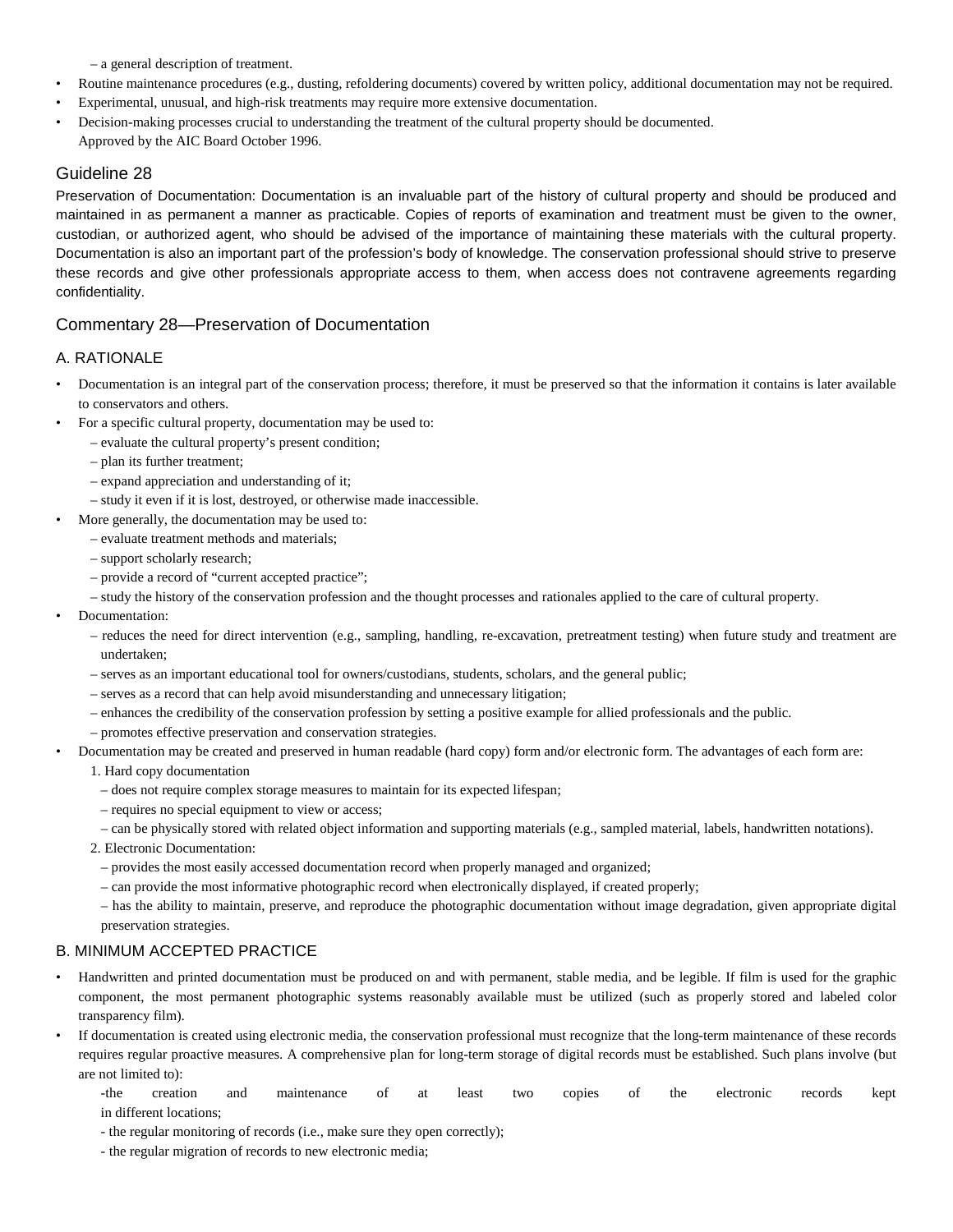-the conversion to new file formats when necessary to keep current with changes in technology and thus ensure long-term access to the records.

The conservation professional must also recognize that, unlike traditional hard copy records, the long-term survival of digital files is at present unproven over time.

- If databases or other electronic record keeping systems are used in the course of maintaining image files and other digital documentation, then these supporting electronic records must also be preserved with equal attention to planning and care.
- If such measures for the maintenance of electronic documentation records cannot be achieved, the conservation professional must create and maintain hard copies of the documentation on the most permanent materials available. Recommended storage conditions should be followed for hard copy material.
- Electronic conservation record files, both photographic- and text-based, should be stored in a file format that is as universally accessible as is reasonably possible.
- Records should be organized and maintained to ensure their preservation and their retrieval in a timely manner, by appropriate individuals. The records must be stored under the best environmental conditions feasible.
- Multiple copies of the documentation must exist: one (the "record copy") with the owner/custodian (curatorial office or registration department in an institution), the other with the conservation professional. For electronic records, the conservation professional must create and maintain at least two copies on separate storage media in different locations. The conservation professional must stress to the owner/custodian the importance of storing these records properly and maintaining them with the cultural property, even if ownership changes.
- To allow access to the documentation without violating confidentiality, the owner/custodian should be asked to sign a written agreement governing access to the information by conservation and allied professionals and by future owners/custodians. Conservation professionals working in public institutions may not need to obtain such an agreement, since access to documentation created within such institutions is governed by federal and state statutes.
- When requested, copies of documentation should be provided to future owners/custodians or conservation professionals in a timely fashion.

#### C. RECOMMENDED PRACTICE

- Written and graphic documentation other than photographic should be executed on paper that meets ANSI Standard Z39.48-1992. (R2002) (ISO 9706:1994).
- The conservation professional should retain an original photographic record (e.g., negative, original color transparency, or electronic file) so the highest quality of graphic information is available.
- Both electronic documentation and hard copy of electronic documentation should be created and maintained whenever possible in order to maximize long-term stability and provide widest accessibility.
- Multiple copies of documentation files in electronic form should be maintained and physically stored in multiple locations.
- Whenever possible, digital photographic files should be created and maintained in an uncompressed format. If it is necessary to create or maintain files in compressed form, the minimum level of compression should be used. Lossless compression is preferable to lossy compression.
- Electronically or magnetically recorded documentation and documentation requiring the use of other specialized retrieval apparatus (e.g., videotape or optical disk) can be useful adjuncts to the permanent record but should not be relied upon as permanent records unless a comprehensive plan for long-term management of the digital file(s) or analog medium is in place (see section B above).
- Recommendations should be made to the owner/custodian regarding the maintenance and use of the documentation. Attaching a summary of critical information (e.g., name of conservation professional, identification or job number, treatment summary) to the cultural property may be a useful way to ensure that documentation accompanies the cultural property over time.
- Within institutions, conservation documentation should be regarded as part of the institutional archives, and conservation professionals should work with archivists and records managers to develop sound policies for their permanent retention.
- Private practitioners should maintain and monitor documentation throughout the lifetime of their practice. If ownership of a practice changes hands, the documentation should be included in the transfer. If the practice closes, the conservation professional should make an effort to place documentation in an institutional archives. (AIC provides information on how to identify archives and place collections.) If this proves impossible and records must be discarded, their final disposition should be reported to AIC for future reference.
- The conservation professional should strive to keep informed about and to follow practices for the preservation and organization of records currently recommended by archives professionals.

#### D. SPECIAL PRACTICES

- In certain situations when no substitutes are available, nonpermanent materials (e.g., color Polaroid®, blueprints, or AutoCAD®) may be used for documentation. Efforts should be made to transfer the information to a more permanent medium.
- It is advisable to obtain legal and other professional advice when establishing records policies.

Approved by the AIC Board September 2008.

# EMERGENCY SITUATIONS

#### Guideline 29

Emergency Situations: Emergency situations can pose serious risks of damage to or loss of cultural property that may warrant immediate intervention on the part of the conservation professional. In an emergency that threatens cultural property, the conservation